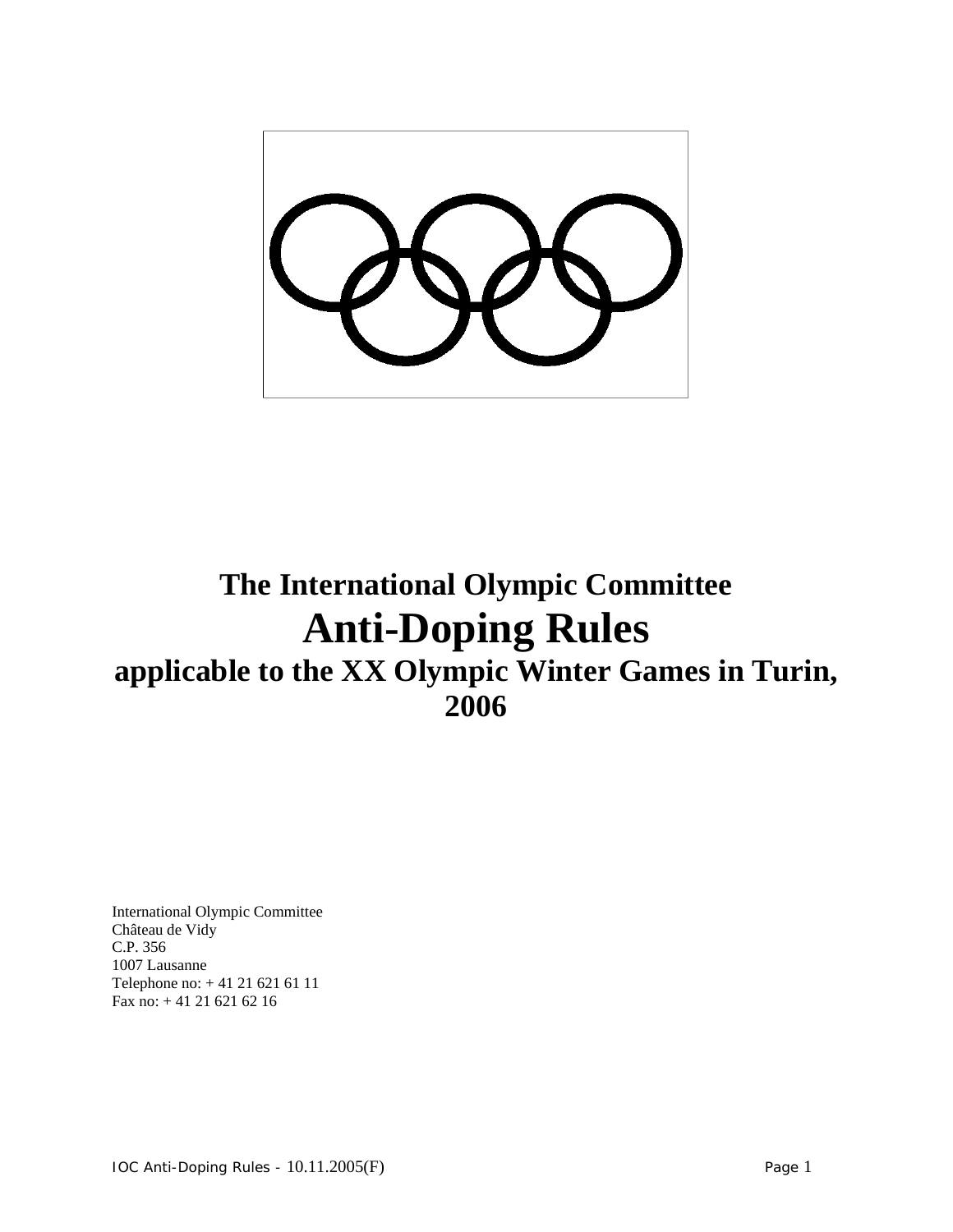| <b>ARTICLE 1</b>                                  |                                                                                                                                                                                                                                               |                |
|---------------------------------------------------|-----------------------------------------------------------------------------------------------------------------------------------------------------------------------------------------------------------------------------------------------|----------------|
| <b>ARTICLE 2</b>                                  |                                                                                                                                                                                                                                               |                |
| <b>ARTICLE 3</b>                                  |                                                                                                                                                                                                                                               |                |
| <b>ARTICLE 4</b>                                  |                                                                                                                                                                                                                                               |                |
| <b>ARTICLE 5</b>                                  |                                                                                                                                                                                                                                               |                |
| <b>ARTICLE 6</b>                                  |                                                                                                                                                                                                                                               |                |
| <b>ARTICLE 7</b>                                  | DISCIPLINARY PROCEDURE WITH RESPECT TO ALLEGED ANTI-<br>DOPING RULE VIOLATIONS ARISING UPON THE OCCASION OF                                                                                                                                   |                |
| <b>ARTICLE 8</b>                                  | AUTOMATIC DISQUALIFICATION OF INDIVIDUAL RESULTS,                                                                                                                                                                                             |                |
| <b>ARTICLE 9</b>                                  |                                                                                                                                                                                                                                               |                |
| <b>ARTICLE 10</b>                                 |                                                                                                                                                                                                                                               |                |
| <b>ARTICLE 11</b>                                 | FINANCIAL AND OTHER SANCTIONS ASSESSED AGAINST<br>NATIONAL OLYMPIC COMMITTEES AND INTERNATIONAL                                                                                                                                               |                |
| <b>ARTICLE 12</b>                                 |                                                                                                                                                                                                                                               |                |
| <b>ARTICLE 13</b>                                 |                                                                                                                                                                                                                                               |                |
| <b>ARTICLE 14:</b>                                |                                                                                                                                                                                                                                               |                |
| <b>ARTICLE 15</b>                                 | APPLICABLE LAW, AMENDMENT AND INTERPRETATION OF                                                                                                                                                                                               |                |
| <b>ARTICLE 16</b><br>٠<br>٠<br>to in Article 5.3) | APPENDIX 1 - DEFINITIONS (referred to in the Preambles)<br>APPENDIX 2 - CRITERIA RELATING TO THE INTERNATIONAL STANDARD FOR<br>TESTING (referred to in Article 5.3)<br>APPENDIX 3 - TECHNICAL PROCEDURES RELATING TO DOPING CONTROL (referred | 18<br>21<br>24 |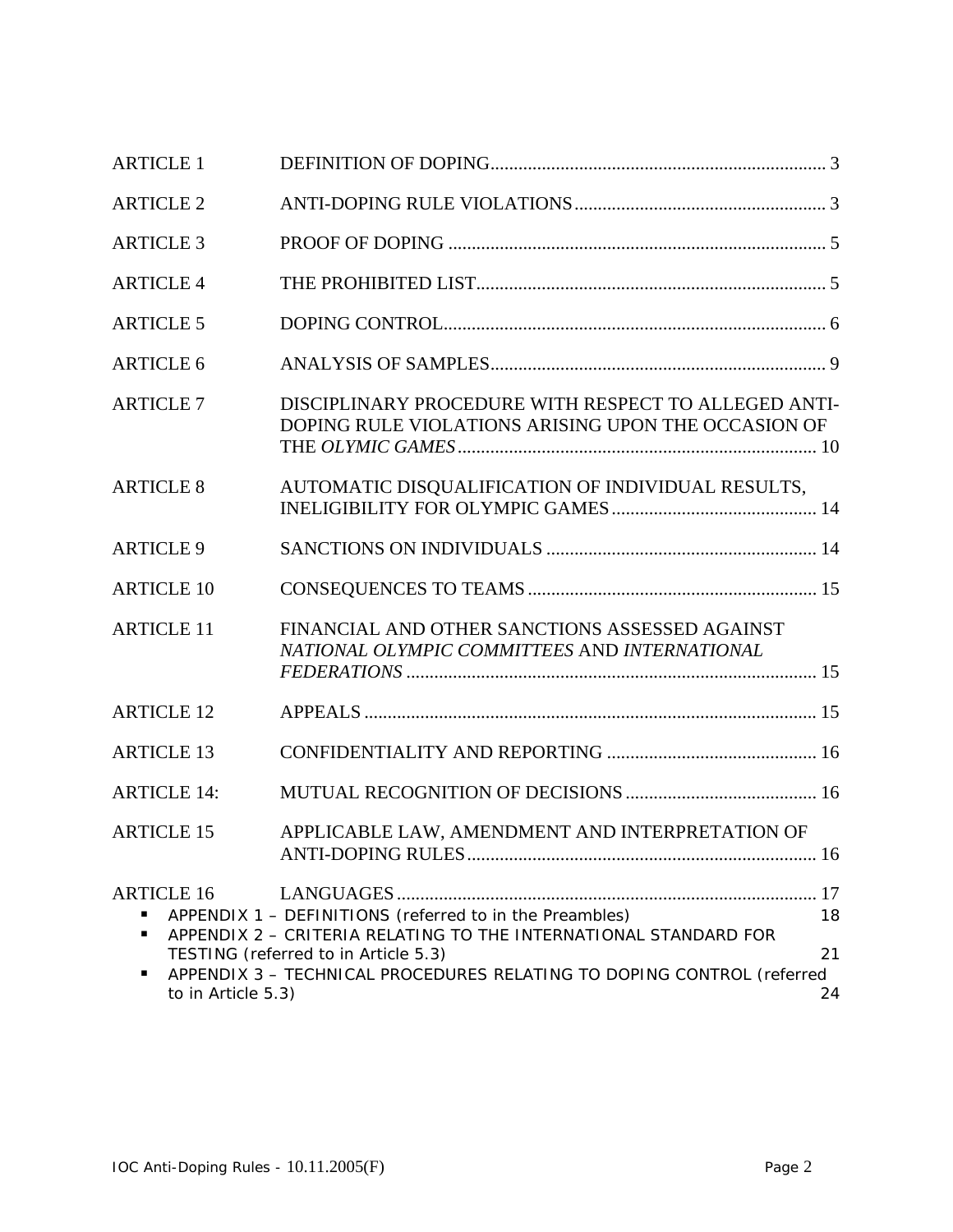# **PREAMBLE**

The *International Olympic Committee* (*IOC*) is the supreme authority of the Olympic Movement and, in particular, the *Olympic Games*. Any *Person* belonging in any capacity whatsoever to the Olympic Movement is bound by the provisions of the Olympic Charter and shall abide by the decisions of the *IOC*.

The Olympic Charter reflects the importance that the *IOC* places on the fight against doping in sport and its support for the World Anti-Doping Code (the *Code*) which was accepted by the *IOC* upon the occasion of its 115<sup>th</sup> Session in Prague in July 2003.

The *IOC* has established these IOC Anti-Doping Rules *(Rules)* in accordance with the *Code*, expecting that, in the spirit of sport, it will contribute to the fight against doping in the Olympic Movement. The *Rules are* complemented by other *IOC* documents and International Standards addressed throughout the *Rules.*

Anti-doping rules, like *Competition* rules, are sport rules governing the conditions under which sport is played. All *Participant*s (*Athlete*s and *Athlete Support Personnel*) accept these *Rules* as a condition of participation and are presumed to have agreed to comply with the *Rules*.

The *IOC* Executive Board is responsible for establishing policies, guidelines and procedures with respect to the fight against doping, including anti-doping rule violation management and compliance with internationally accepted regulations, including the *Code*.

The President of the *IOC* appoints a Medical Commission which is responsible, in accordance with directions from the *IOC* Executive Board, to implement these *Rules*.

The *IOC* Therapeutic Use Exemption Committee (TUEC) is the committee appointed by the *IOC* Medical Commission to assess each Therapeutic Use Exemption application (TUE).

Unless specifically directed in the *Code*, the *Person* responsible for the administration of the provisions thereof shall be the *IOC Medical Director*. The *IOC Medical Director* may delegate specific responsibilities to such *Person* or *Person*s at his discretion.

The meaning of the capitalised terms (appearing in italics) contained in these *Rules* are defined in Appendix 1 hereto.

In these *Rules*, the masculine gender used in relation to any physical *Person* shall, unless there is a specific provision to the contrary, be understood as including the feminine gender.

# **ARTICLE 1 DEFINITION OF DOPING**

Doping is defined as the occurrence of one or more of the anti-doping rule violations set forth in Article 2.1 through Article 2.8 of these Rules.

# **ARTICLE 2 ANTI-DOPING RULE VIOLATIONS**

The following constitute anti-doping rule violations:

### **2.1 The presence of a** *Prohibited Substance* **or its Metabolites or Markers in an** *Athlete's* **bodily Specimen**

**2.1.1** It is each *Athlete's* personal duty to ensure that no *Prohibited Substance* enters his or her body. *Athletes* are responsible for any *Prohibited Substance* or its *Metabolites* or *Markers* found to be present in their bodily *Specimens*. Accordingly, it is not necessary that intent, fault, negligence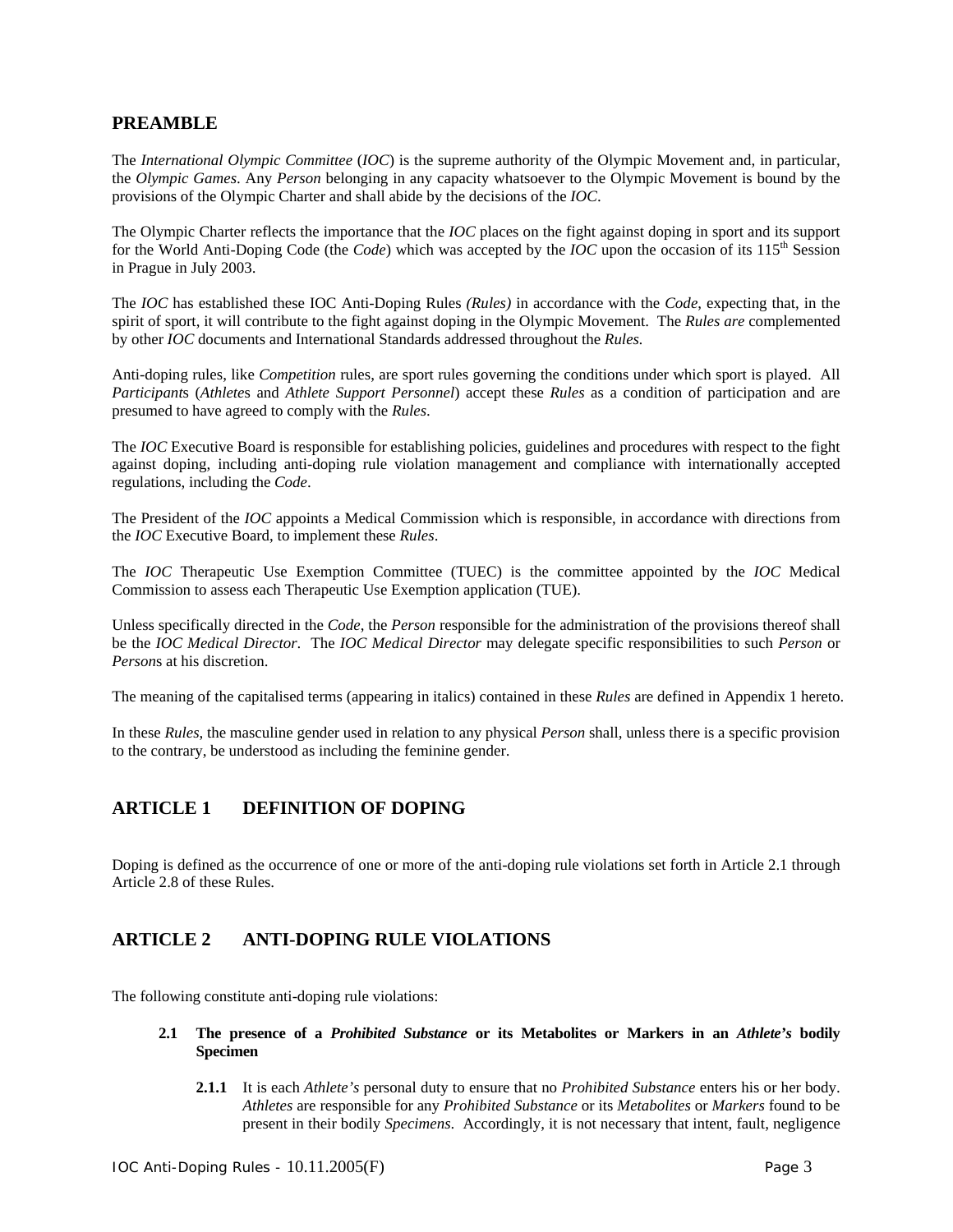or knowing *Use* on the *Athlete's* part be demonstrated in order to establish an anti-doping violation under Article 2.1.

- **2.1.2** Excepting those substances for which a quantitative reporting threshold is specifically identified in the *Prohibited List*, the detected presence of any quantity of a *Prohibited Substance* or its *Metabolites* or *Markers* in an *Athlete's Sample* shall constitute an anti-doping rule violation.
- **2.1.3** As an exception to the general rule of Article 2.1, the *Prohibited List* may establish special criteria for the evaluation of *Prohibited Substances* that can also be produced endogenously.

### **2.2** *Use* **or** *Attempted Use* **of a** *Prohibited Substance* **or a** *Prohibited Method*

- **2.2.1** The success or failure of the *Use* of a *Prohibited Substance* or *Prohibited Method* is not material. It is sufficient that the *Prohibited Substance* or *Prohibited Method* was *Used* or *Attempted* to be *Used* for an anti-doping rule violation to be committed.
- **2.3** Refusing, or failing without compelling justification, to submit to *Sample* collection after notification as authorised in these *Rules* or otherwise evading *Sample* collection.
- **2.4** Violation of the requirements regarding *Athlete* availability for *Testing* including failure to provide required whereabouts information set forth in Article 5.5 (*Athlete* whereabouts requirements) and missed tests which are declared based on reasonable rules.
- **2.5** *Tampering*, or *Attempting* to tamper, with any part of *Doping Control*.

### **2.6** *Possession* **of** *Prohibited Substances* **and** *Methods*

- **2.6.1** *Possession* by an *Athlete* at any time or place of any prohibited substance or prohibited method, referred to in Article 2.6.3 below, unless the *Athlete* establishes that the *Possession* is pursuant to a TUE granted in accordance with Article 4.3 (Therapeutic Use) or other acceptable justification.
- **2.6.2** *Possession* at any time or place of any prohibited substance or prohibited method referred to in Article 2.6.3 below, by *Athlete Support Personnel* in connection with an *Athlete*, *Competition* or training, unless the *Athlete Support Personnel* establishes that the *Possession* is pursuant to a TUE granted to an *Athlete* in accordance with Article 4.3 (Therapeutic Use) or other acceptable justification.
- **2.6.3** In relation to possession, the following categories of substances and methods are prohibited ( for the full list of the prohibited substances and methods, see the List of Prohibited Substances and Prohibited Methods).

categories of prohibited substances:

- S1. Anabolic Agents
- S2. Hormones and related substances
- S3. Beta-2 Agonists except salbutamol, formoterol, salmeterol and terbutaline
- S4. Agents with Anti-Oestrogenic Activity
- S5. Diuretics and other Masking Agents

categories of prohibited methods:

- M1. Enhancement of Oxygen Transfer
- M2. Chemical and Physical Manipulation
- M3. Gene Doping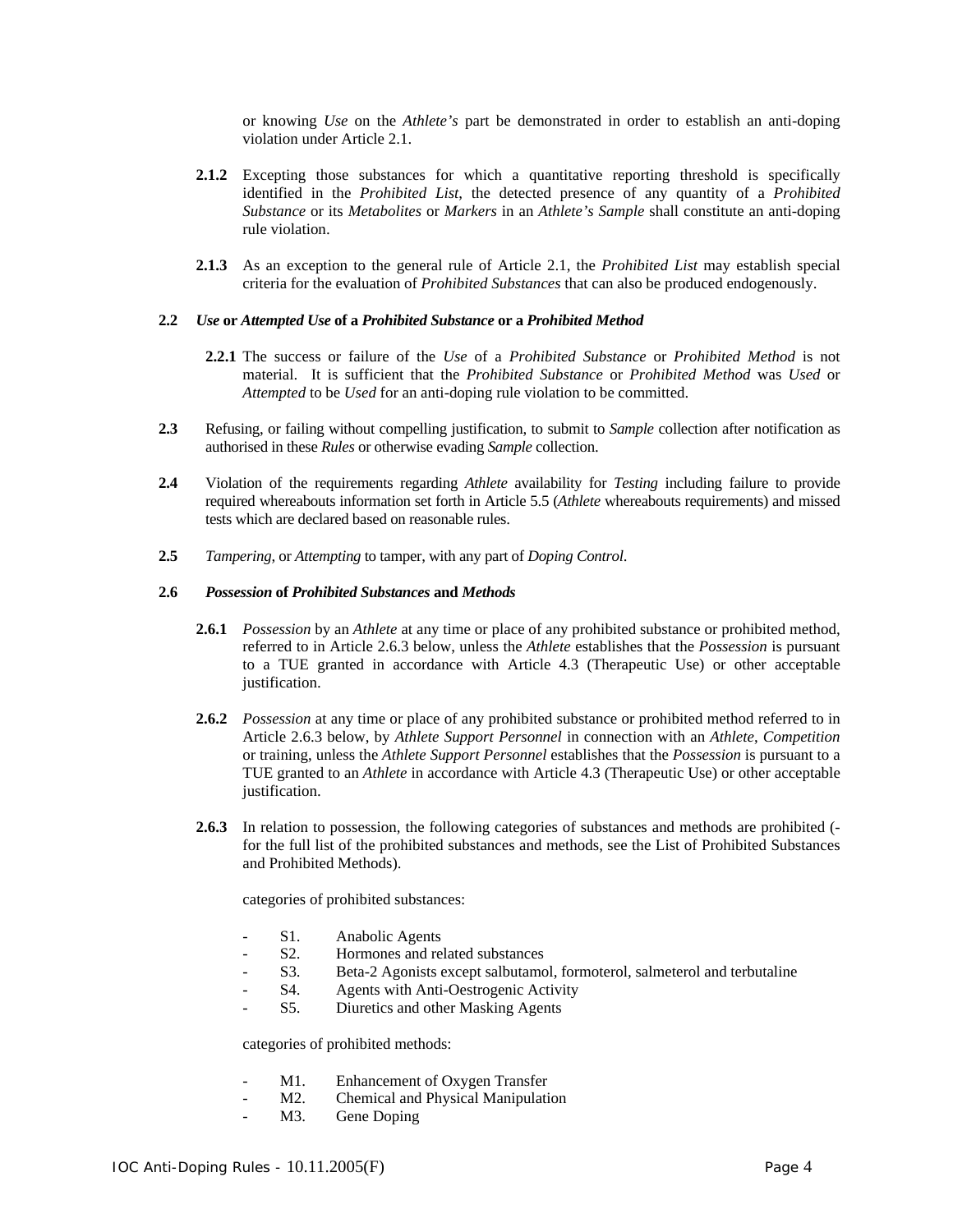- **2.7** Trafficking in any *Prohibited Substance* or *Prohibited Method*.
- **2.8** Administration or *Attempted* administration of a *Prohibited Substance* or *Prohibited Method* to any *Athlete*, or assisting, encouraging, aiding, abetting, covering up or any other type of complicity involving an anti-doping rule violation or any *Attempted* violation.

# **ARTICLE 3 PROOF OF DOPING**

#### **3.1 Burdens and Standards of Proof**

The *IOC* shall have the burden of establishing that an anti-doping rule violation has occurred. The standard of proof shall be whether the *IOC* has established an anti-doping rule violation to the comfortable satisfaction of the hearing body bearing in mind the seriousness of the allegation which is made. This standard of proof in all cases is greater than a mere balance of probability but less than proof beyond a reasonable doubt. Where these *Rules* place the burden of proof upon the *Athlete* or other *Person* alleged to have committed an anti-doping rule violation to rebut a presumption or establish specified facts or circumstances, the standard of proof shall be by a balance of probability.

### **3.2 Methods of Establishing Facts and Presumptions**

Facts related to anti-doping rule violations may be established by any reliable means, including admissions. The following rules of proof shall be applicable in doping cases:

**3.2.1** *WADA*-accredited laboratories are presumed to have conducted *Sample* analysis and custodial procedures in accordance with the *International Standard for Laboratories*. The *Athlete* may rebut this presumption by establishing that a departure from the *International Standard,* undermining the validity of the *Adverse Analytical Finding*, occurred.

If the *Athlete* rebuts the preceding presumption by showing that a departure from the *International Standard* occurred, then the *IOC* shall have the burden to establish that such departure did not cause the *Adverse Analytical Finding*.

**3.2.2** Departures from the *International Standard* for *Testing* which did not cause an *Adverse Analytical Finding* or other anti-doping rule violation shall not invalidate such results. If the *Athlete* establishes that departures from the *International Standard* occurred during *Testing* then the *IOC* shall have the burden to establish that such departures did not cause the *Adverse Analytical Finding*  or the factual basis for the anti-doping rule violation.

# **ARTICLE 4 THE PROHIBITED LIST**

#### **4.1 Incorporation, Publication and Revision of the** *Prohibited List*

The *Prohibited List* is the list published and revised by *WADA* pursuant to the *Code*. The NOCs shall be responsible for ensuring that their delegations, including their *Athletes*, are made aware of such *Prohibited List.* Ignorance of the *Prohibited List* shall not constitute any excuse whatsoever for any participant in any capacity in the *Olympic Games*.

Unless provided otherwise in the *Prohibited List* and/or a revision, the *Prohibited List* and revisions shall go into effect under these *Rules* three months after publication of the *Prohibited List* by *WADA* without requiring any further action by the *IOC.*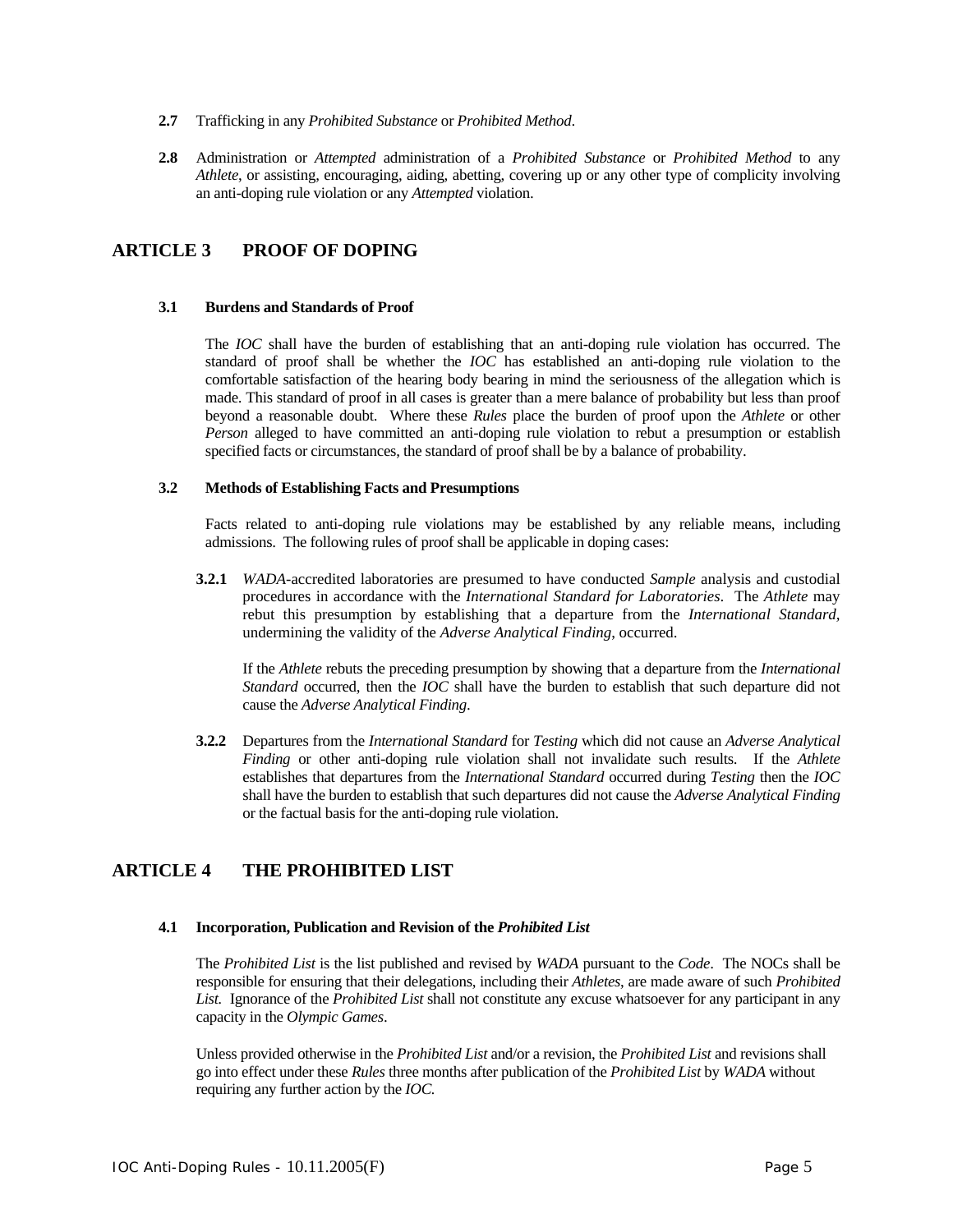### **4.2** *Prohibited Substances* **and** *Prohibited Methods* **Identified on the** *Prohibited List*

The *Prohibited Substances* and *Prohibited Methods* included on the *Prohibited List* shall be final and shall not be subject to challenge by an *Athlete* or other *Person*.

### **4.3 Therapeutic Use**

- **4.3.1** *Athletes* with a documented medical condition requiring the use of a *Prohibited Substance* or a *Prohibited Method* must first obtain a Therapeutic Use Exemption ("TUE").
- **4.3.2** It is expected that most *Athletes* entered to compete in the *Olympic Games* who require a TUE would have already received the TUE from their *International Federation*. These *Athletes* are required to notify any other relevant *Anti-Doping Organisations* of their receipt of a TUE. Therefore it is required that, no later than the date of the opening of the Olympic village for the *Olympic Games*, namely, 31 January 2006, the *International Federation* concerned must also notify the *Athlete's NOC, WADA* and the *IOC* Medical Commission.
- **4.3.3** The *IOC* Medical Commission shall appoint a committee of at least three physicians (the "TUEC") to monitor existing TUEs and to consider new requests for TUEs. *Athletes* included by the *IOC* in its Registered Testing Pool who do not already have an approved TUE may apply to obtain a TUE from the *IOC*. The TUEC shall forthwith evaluate such new requests in accordance with the *International Standard* for Therapeutic Use Exemptions and render a decision on such request, which shall be the final decision of the *IOC*. The *IOC* Medical Commission shall promptly inform the *Athlete*, the *Athlete's NOC, WADA* and the relevant *International Federation* of its decision. Such decision shall only be valid during the *Period of the Olympic Games*.
	- **4.3.3.1***WADA*, at the request of an *Athlete* or on its own initiative, may review the granting or denial of any TUE to an *Athlete* who is included in the *IOC Registered Testing Pool*. If *WADA* determines that the granting or denial of a TUE did not comply with the *International Standard* for Therapeutic Use Exemptions then *WADA* may reverse that decision. Decisions on TUE's are subject to further appeal as provided in Article 13.

# **ARTICLE 5 DOPING CONTROL**

### **5.1 Doping Control Responsibilities**

As ruling body for the *Olympic Games*, the IOC is responsible for *Doping Control* during the *Period of the Olympic Games.* The *IOC* is entitled to delegate all or part of its responsibility for *Doping Control* to one or several other organisations.

The *Period of the Olympic Games,* or *In-Competition Period,* is defined as "the period commencing on the date of the opening of the Olympic village for the *Olympic Games*, namely, 31 January 2006, up until and including the day of the closing ceremony of the *Olympic Games*, namely, 26 February 2006".

All *Athletes* participating at the *Olympic Games* shall be subject, during the *Period of the Olympic Games,*  to *Doping Control* initiated by the *IOC* at any time or place, with *No Advance Notice*. Such *Doping Control* may include *Testing* for all *Prohibited Substances* and all *Prohibited Methods* referred to in the *Prohibited List.*

The *IOC* shall have the right to conduct or cause to conduct *Doping Control* during the *Period of the Olympic Games, and is responsible for the subsequent handling of such cases.* 

# **5.2 Delegation of responsibility, overseeing and monitoring of** *Doping Control*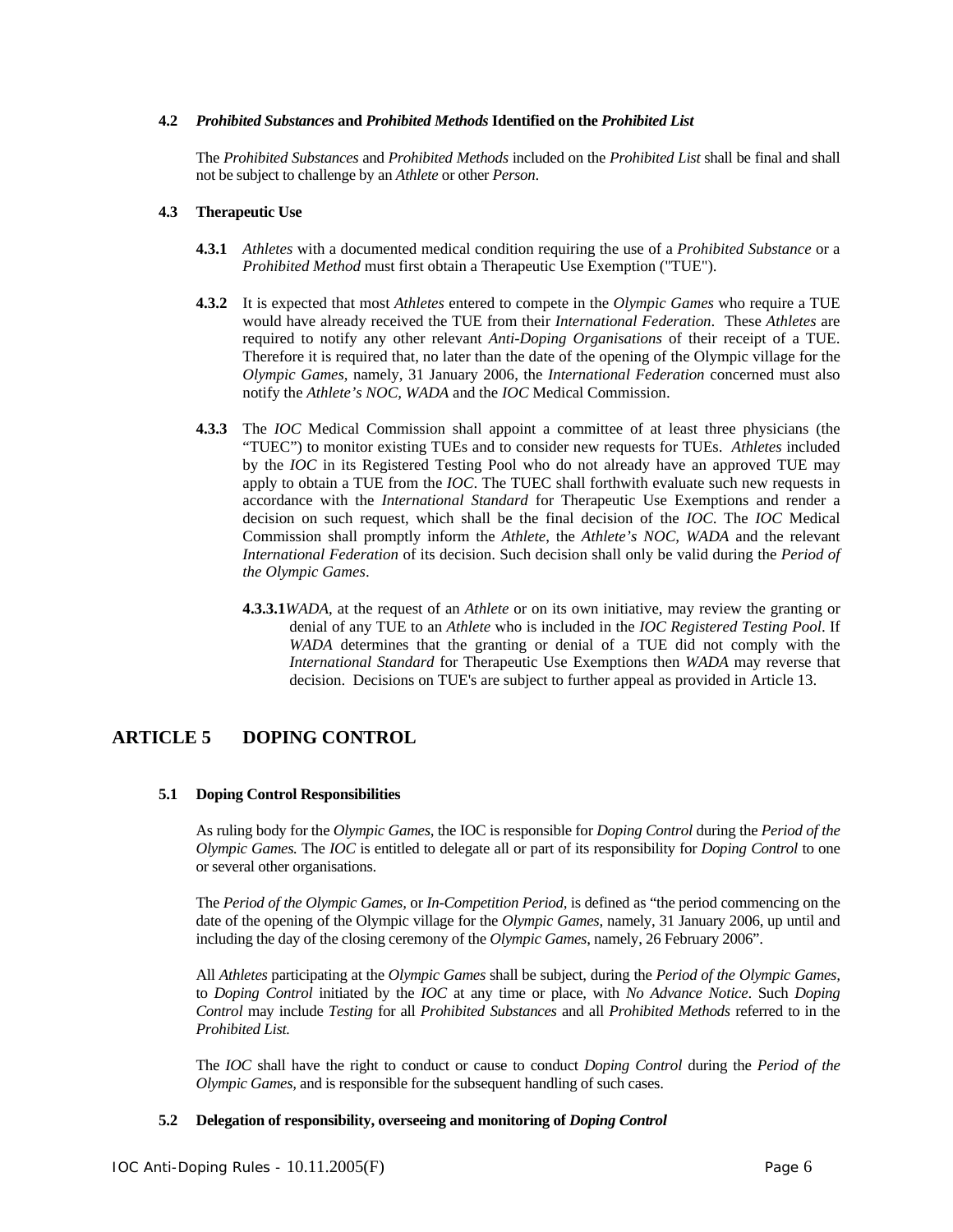**5.2.1** The *IOC* will delegate the responsibility for implementing the *Doping Control* to the organising committee for the *Olympic Games* (*TOROC*) and *WADA*.

The *IOC* Medical Commission will be responsible for overseeing all *Doping Control* conducted by *TOROC* and any other Anti-Doping Organisations (ADOs) providing services under its authority.

- **5.2.2** *Doping Control* may be monitored by members of the *IOC* Medical Commission or by other qualified *Person*s so authorised by the *IOC*.
- **5.2.3** The *IOC* has the authority to appoint any other Anti-Doping Organization it deems appropriate to carry out *Doping Control* on its behalf. Such Anti-Doping Organization shall comply with the *International Standard* for *Testing* and all applicable rules.

#### **5.3** *Doping Control* **Standards**

*Doping Control* conducted by the *IOC, TOROC* and any other Anti-Doping Organization under Article 5.2.2 shall be in conformity with the *International Standard* for *Testing* in force at the time of *Doping Control*.

There are a number of binding criteria established by the *IOC* in accordance with the *International Standard for Testing.* These criteria and other *IOC Doping Control* requirements are outlined in Appendix 2 to these *Rules*.

The technical operations of the doping control program at the *Olympic Games* are addressed in the "Technical Procedures relating to *Doping Control*", a copy of which is attached as Appendix 3 to these Rules.

#### **5.4 Coordination of** *the Olympic Games Doping Control*

In order to deliver an effective anti-doping program for the *Olympic Games* and to avoid unnecessary duplication in *Doping Control,* the *IOC* will work with the *WADA,* the *International Federations* and the *NOCs* to ensure that there is coordination of the *Doping Control* during the *Period of* the *Olympic Games.* 

The *IOC* shall also report information about all completed tests, including results, to WADA.

#### **5.5** *Athlete* **Whereabouts Requirements**

**5.5.1** The *IOC* requires each NOC after consulting with the relevant *International Federations* to identify a *Registered Testing Pool* of those *Athletes* who are potentially going to compete in the *Olympic Games*. The *NOC* must provide the *IOC* with detailed information no later than the date of the opening of the Olympic village for the *Olympic Games*, namely, 31 January 2006, about the intended location of their *Athletes* during the *Period of the Olympic Games*. The *NOC* may revise its *Registered Testing Pool* from time to time.

The NOCs are expected to monitor and manage the whereabouts information during the *Period of* the *Olympic Games* for all *Athletes* in the *Registered Testing Pool* specifying on a daily basis the locations and times where the *Athlete* will be residing, training and competing. *Athletes*  shall update this information as necessary so that it is current at all times. The ultimate responsibility for providing whereabouts information rests with each *Athlete*, however, it shall be the responsibility of each *NOC* to obtain whereabouts information as requested by the *IOC*.

**5.5.2** Any *Athlete* in the *Registered Testing Pool* who is unavailable for *Testing* on two attempts during the *Period of the Olympic Games* shall be considered to have committed an anti-doping rule violation pursuant to Article 2.4. For each attempt, the Doping Control Officer shall visit the locations during the times specified by the *Athlete* for that date and time and shall stay no less than two hours at such location.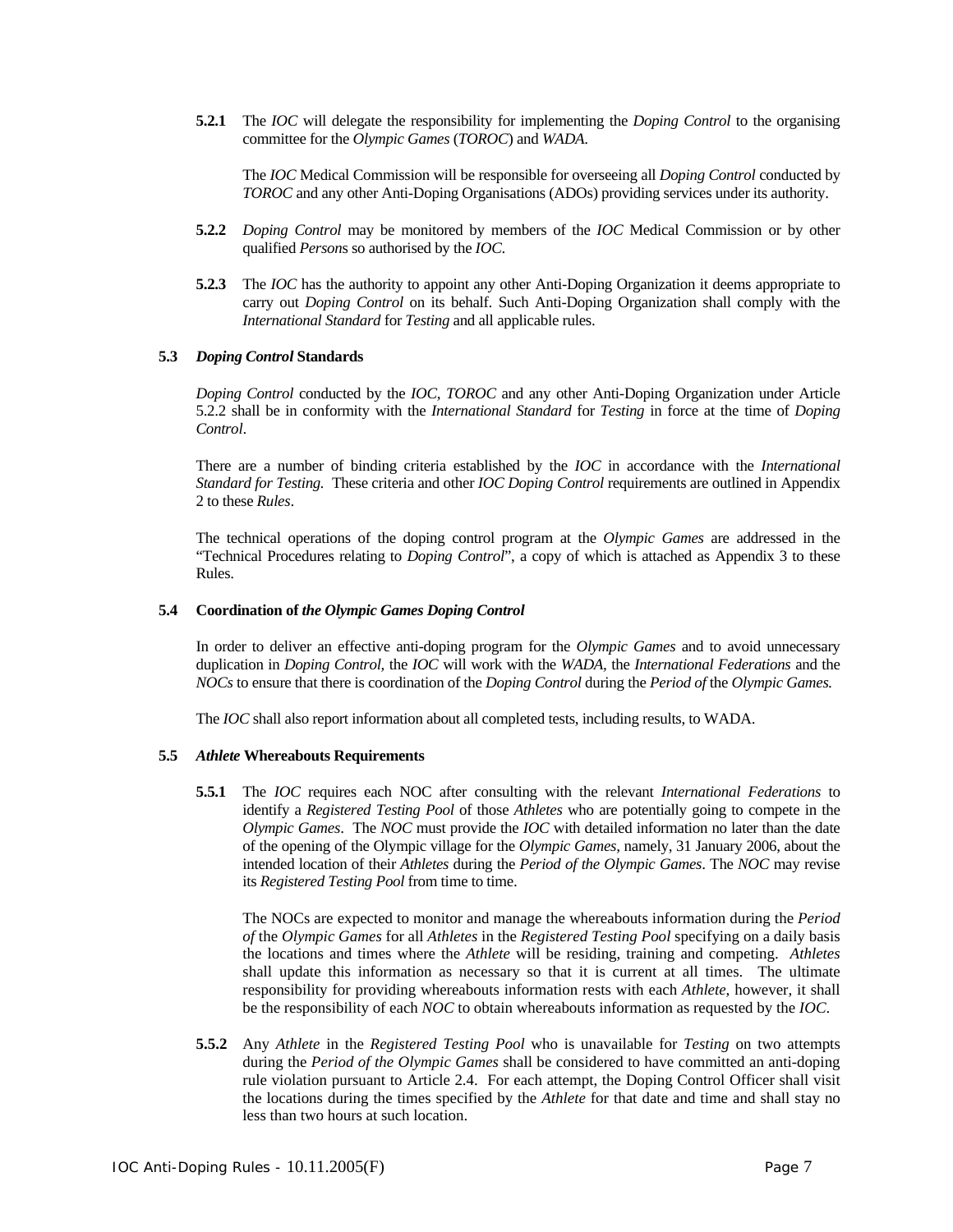**5.5.3** Whereabouts information provided pursuant to Article 5.5.1 shall be shared with *WADA* and other *Anti-Doping Organisations* having jurisdiction to test an *Athlete* on the strict condition that it be kept confidential and be used only for *Doping Control* purposes.

### **5.6 Selection of** *Athletes* **to be Tested**

**5.6.1** At the *Olympic Games*, the *IOC* in consultation with the *TOROC* and the relevant *International Federations* shall determine the number of tests to be performed. The following clauses outline what is required for the *Doping Control* at the *Olympic Games* (unless otherwise agreed with the *IOC*):

### **5.6.1.1 Pre-competition**

Tests can be done on blood and urine at any time based on the following criteria :

- (i) IF ranking,
- (ii) Random,
- (iii) Any other fact as determined by the *IOC* at its sole discretion.

### **5.6.1.2 Post-competition**

Tests can be done on blood and urine at any time.

- **5.6.1.2.1** For sports competed on an individual basis each *Athlete* finishing in the top five placements in all disciplines in the competition, plus two other *Athletes* (in the leadup competitions or the final) selected at random. For Pursuit, Relay and Team Sprint competitions: one randomly selected *Athlete* in all top five teams plus one randomly selected athlete in the two randomly selected teams.
- **5.6.1.2.2** For Team Sports or other sports in which awards are given to teams, *Testing* will be conducted throughout the *Period of the Olympic Games.*

### *Curling:*

Round robins: in each competition day the sessions starting at 9.00 a.m. and the session starting at 2.00 p.m will be tested (two sessions out of three programmed per day). In each of these sessions a sheet of ice will be randomly selected among the four; one *Athlete* will be randomly selected in each of the two teams.

Tie-breakers will not be tested.

Semi-finals: two *Athletes* per team will be randomly selected.

Finals: four *Athletes* per team will be randomly selected.

### **Ice hockey:**

Preliminary competitions: each day two male *Competitions* and/or two female *Competitions* will be randomly selected. One *Athlete* per team will be randomly selected for testing.

Semifinals: Two *Athletes* randomly selected per team; Finals: Four *Athletes* randomly selected per team

EPO Tests: All three medallists plus *Athlete(s)* randomly selected by the IOC MC.

**5.6.1.3** All *Athletes* that establish or break a world record or an Olympic record.

**5.6.1.4** The *IOC* may also select *Athletes* or teams for *Target Testing*.

### **5.7 Independent Observers:**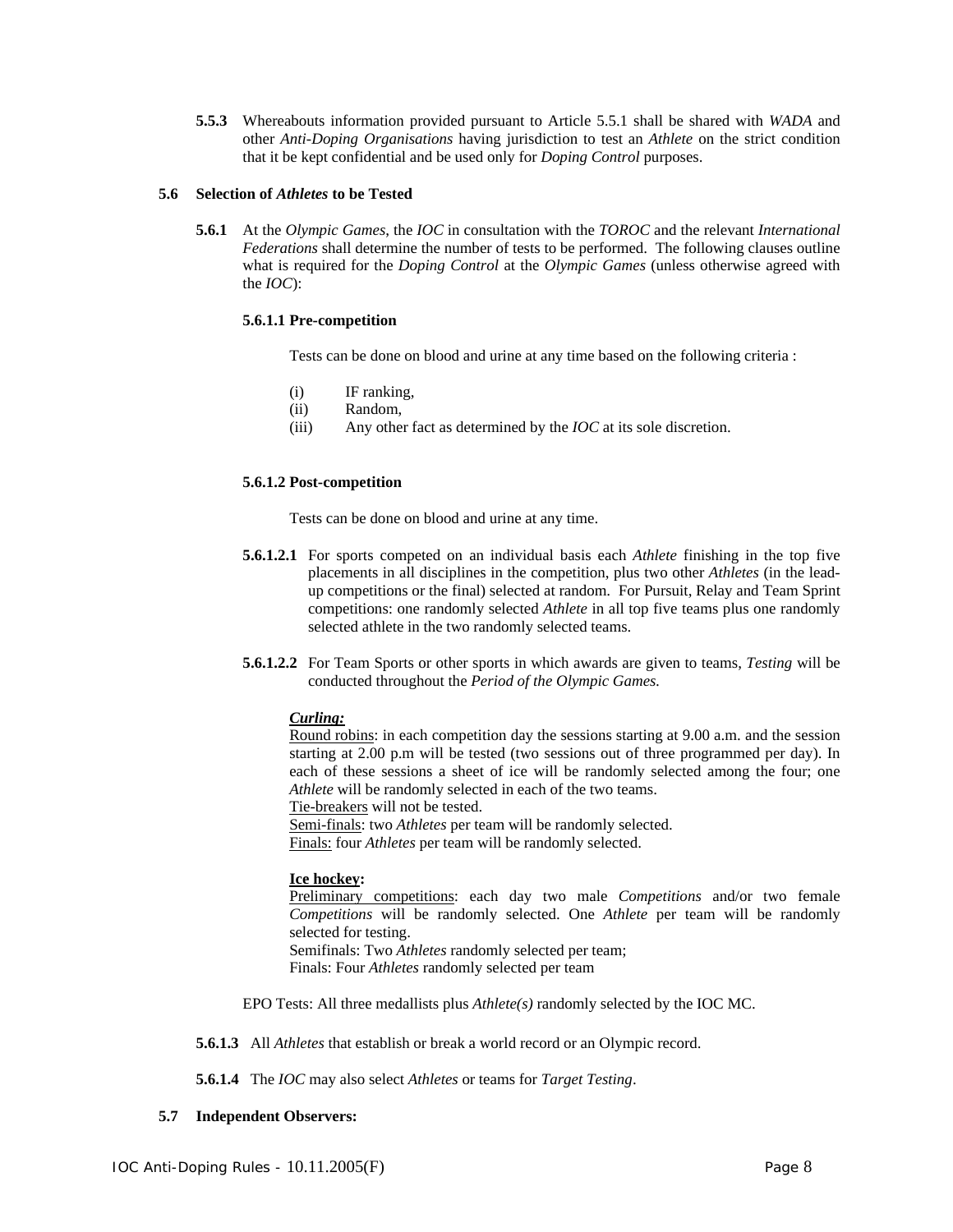The *IOC* and *TOROC* shall provide access to Independent Observers who are responsible for and conduct the Independent Observer Program for the Doping Control upon the occasion of the *Olympic Games*.

# **ARTICLE 6 ANALYSIS OF SAMPLES**

*Doping Control Samples* shall be analysed in accordance with the following principles:

### **6.1 Use of Approved Laboratories**

*Doping Control Samples* shall be analysed only in *WADA*-accredited laboratories or as otherwise approved by WADA. The choice of the *WADA*-accredited laboratory used for the *Sample* analysis shall be determined by *TOROC*, however this choice is subject to the approval of the *IOC*. For pre-competition samples collected outside Olympic venues, WADA will determine which laboratory will perform the analyses.

### **6.2 Substances Subject to Detection**

*Doping Control Samples* shall be analysed to detect *Prohibited Substances* and *Prohibited Methods* identified on the *Prohibited List* and other substances as may be directed by *WADA* pursuant to the Monitoring Program described in Article 4.5 of the *Code*.

Blood *Samples* may be used either to detect P*rohibited Substances* or *Prohibited Methods.*

### **6.3 Research on** *Samples*

Subject to Article 6.5 below, no *Sample* may be used for any purpose other than the detection of substances (or classes of substances) or methods on the *Prohibited List,* or as otherwise identified by *WADA* pursuant to its Monitoring Program, without the *Athlete's* written consent.

### **6.4 Standards for** *Sample* **Analysis and Reporting**

The laboratory shall analyze *Doping Control Samples* and report results in conformity with the *International Standard for Laboratories*.

### **6.5 Storage of Samples and delayed analysis**

Samples shall be stored in a secure manner at the laboratory or as otherwise directed by the *IOC* and may be further analysed. Consistent with Article 17 of the *Code* the ownership of the samples is vested in the IOC for the eight years. During this period, the *IOC* shall have the right to re-analyse samples (taken during the *Period of the Olympic Games)*. Any anti-doping rule violation discovered as a result thereof shall be dealt with in accordance with these *Rules*. After this period, the ownership of the samples shall be transferred to the laboratory storing such samples, provided that all means of identification of the *Athletes* will be destroyed and that proof of this destruction shall be provided to the IOC.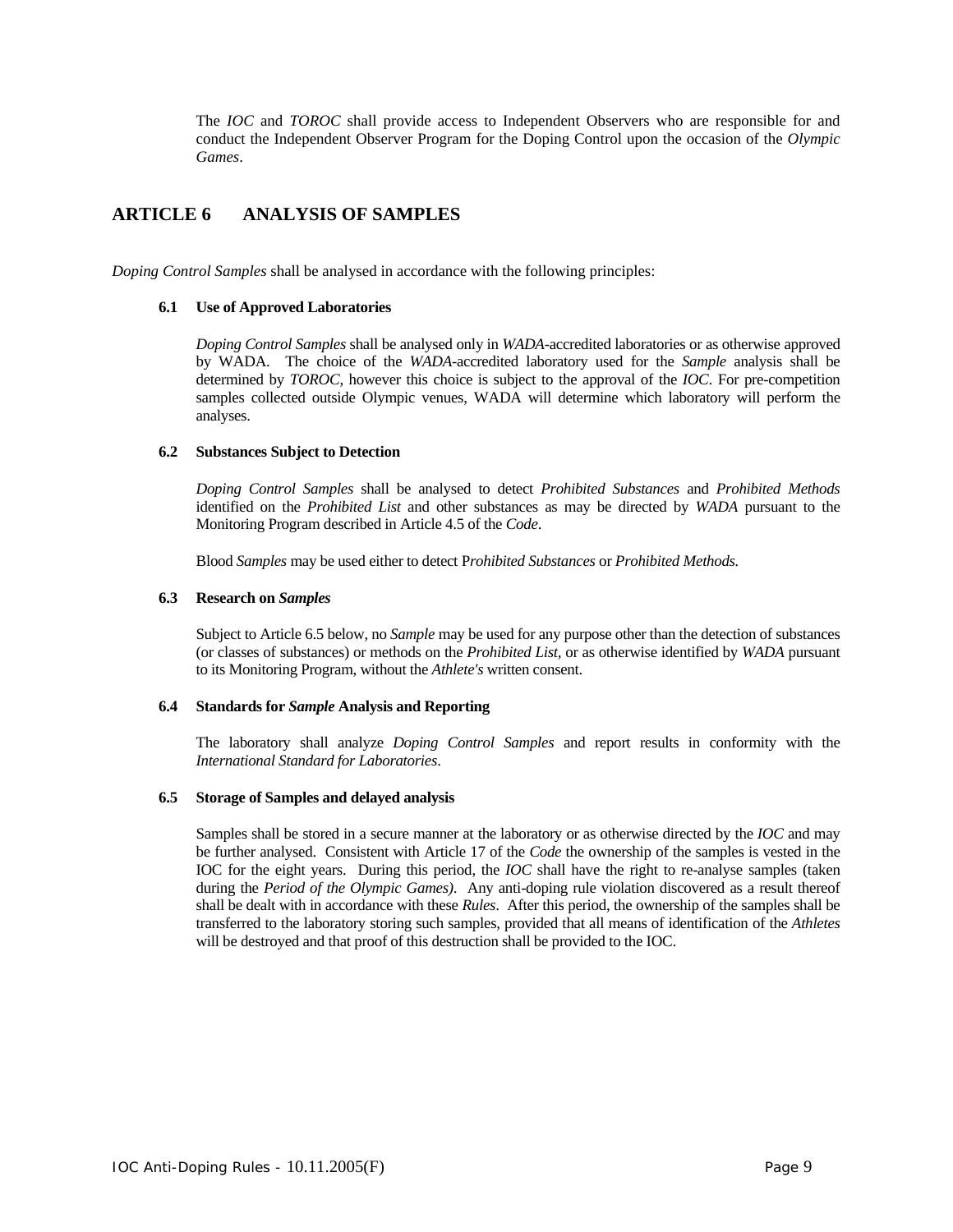# **ARTICLE 7 DISCIPLINARY PROCEDURE WITH RESPECT TO ALLEGED ANTI-DOPING RULE VIOLATIONS ARISING UPON THE OCCASION OF THE OLYMIC GAMES**

### **7.1 General Principles**

- **7.1.1** These anti-doping rules, in particular this Article 7, set forth the applicable procedure in order to establish any anti-doping rule violation, to identify the *Athlete* or other *Person* concerned and to apply the measures and sanctions set forth in the Olympic Charter and the Code.
- **7.1.2**. Any anti-doping rule violation arising upon the occasion of the *Olympic Games* will be subject to the measures and sanctions set forth in Rule 23 of the Olympic Charter and its Bye-law, and/or Articles 10-12 of the Code.
- **7.1.3.** Any measure or sanction applying to any anti-doping rule violation arising upon the occasion of the *Olympic Games* will be pronounced in accordance with Rule 23 of the Olympic Charter and its Bye-law.
- **7.1.4.** Pursuant to Rule 23.2.2.4 of the Olympic Charter, the IOC Executive Board has delegated to a Disciplinary Commission, as established pursuant to Article 7.2.4 below (the "Disciplinary Commission") all its powers, except :
	- (i) the power to pronounce, with regards to IOC members, the honorary President, honorary members and honour members, a reprimand or suspension (Rule 23.1.1 of the Olympic Charter)
	- (ii) the power to pronounce, with regards to IFs, the withdrawal from the programme of the Olympic Games of a discipline or event (Rule 23.1.2a of the Olympic Charter) as well as the withdrawal of provisional recognition of an IF or of an association of IFs (Rules 23.1.2.b and 23.1.3.a of the Olympic Charter)
	- (iii) the power, with regards to NOCs, to pronounce the suspension, or the withdrawal of provisional recognition of an NOC or of an association of NOCs or another recognized association or organisation (Rules 23.1.4.a and b, 23.1.5.a and 23.1.8.a of the Olympic Charter)
	- (iv) in the context of the *Olympic Games,* with regard to individual competitors, teams, officials, managers, other members of any delegation as well as referees and members of the jury : permanent ineligibility or exclusion from future Olympic Games (Rules 23.2.1 and 23.2.2 of the Olympic Charter).

In addition, the IOC President, when setting up a Disciplinary Commission pursuant to Article 7.2.4 below, may decide, if he deems it appropriate, at his discretion, that all measures and sanctions in a given case will be pronounced by the IOC Executive Board, in which case the Disciplinary Commission's powers will be those as set forth in article 7.1.5 and 7.1.7 below.

- **7.1.5.** In all procedures relating to any anti-doping rule violations arising upon the occasion of the *Olympic Games,* the right of any *Person* to be heard pursuant to Bye-law to Rule 23.3 of the Olympic Charter will be exercised solely before the Disciplinary Commission. The right to be heard includes the right to be acquainted with the charges and the right to appear personally in front of the Disciplinary Commission or to submit a defence in writing, at the option of the *Person* exercising his right to be heard.
- **7.1.6.** In all cases of anti-doping rule violations arising upon the occasion of the *Olympic Games* for which the IOC Executive Board has delegated all its powers to the Disciplinary Commission, the said Disciplinary Commission will decide on the measure and/or sanction to be pronounced.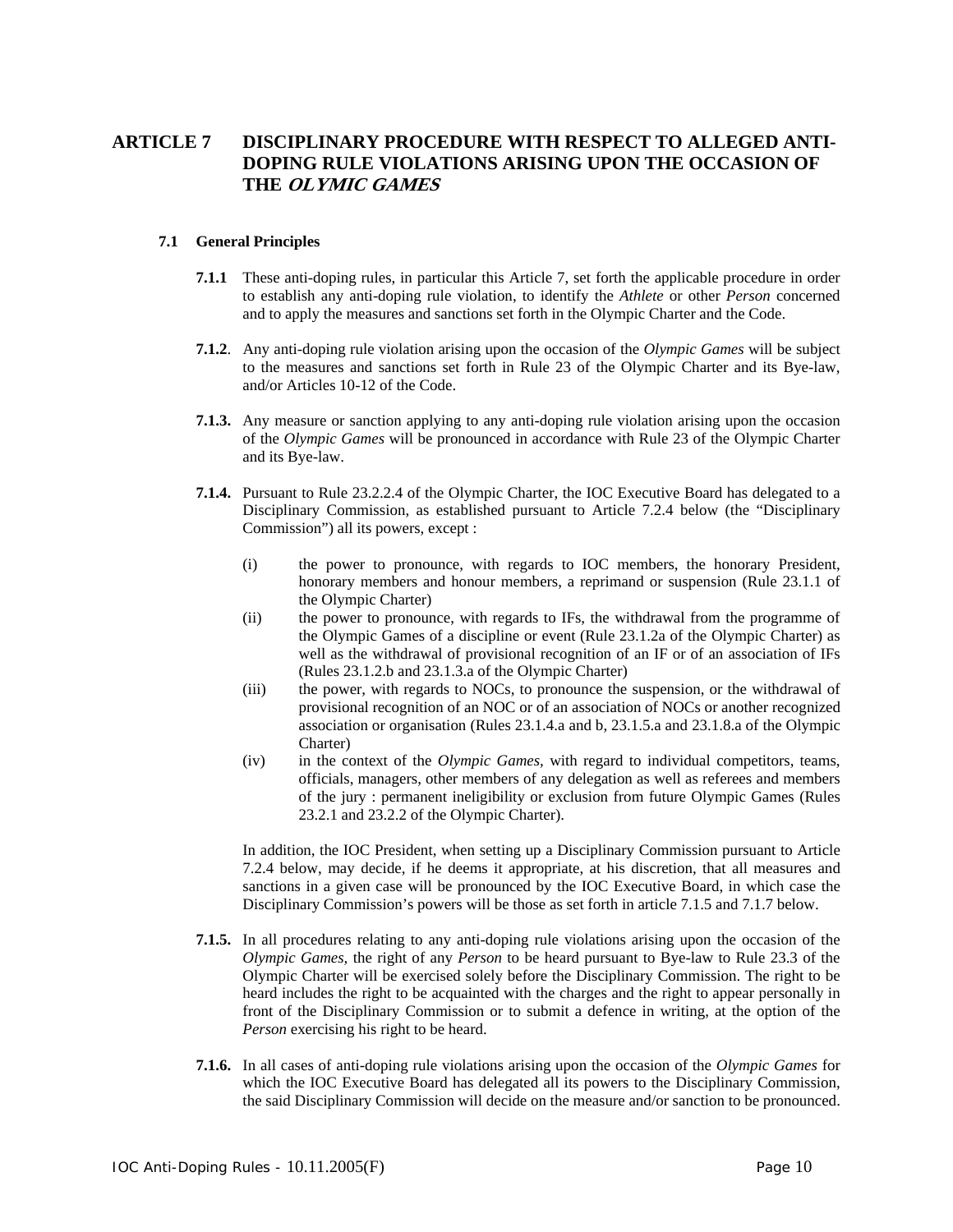Such decision, which the Disciplinary Commission shall promptly communicate to the IOC President and the IOC Executive Board, shall constitute the decision by the IOC.

**7.1.7.** In all cases of anti-doping rule violations arising upon the occasion of the *Olympic Games* for which the IOC Executive Board has retained its powers (see Article 7.1.4 above), the Disciplinary Commission will provide to the IOC Executive Board a report on the procedure conducted under the authority of the Disciplinary Commission, including a proposal to the IOC Executive Board as to the measure and/or sanction to be decided upon by the IOC Executive Board. In such case, the proposal of the Disciplinary Commission shall not be binding upon the IOC Executive Board, whose decision shall constitute the decision by the *IOC*.

### **7.2 Procedures**

### **7.2.1 Identification of adverse analytical finding, informing Chairman of** *IOC* **Medical Commission**:

The head of a laboratory which identifies an adverse analytical finding (- e.g. with respect to the A sample), or the *Person* who alleges that any other anti-doping rule violation has been committed, shall immediately inform the Chairman of the *IOC* Medical Commission or the person designated by him and provide him, in a confidential letter, with a detailed report containing the results of the adverse analytical finding and the documentation relating to the analyses performed or the relevant information relating to such other apparent anti-doping rule violation.

### **7.2.2 Verification of validity of anti-doping rule violation**:

The Chairman of the *IOC* Medical Commission, assisted by the *IOC* Medical Director, shall identify the *Athlete* or other *Person* being charged with an anti-doping rule violation and verify whether it is in fact an adverse analytical finding (- e.g. that there is no therapeutic use exemption) or whether it appears that any other anti-doping rule violation may have been committed. The Chairman of the *IOC* Medical Commission, assisted by the *IOC* Medical Director, shall also determine whether there is any apparent departure from the International Standard for Testing or the International Standard for Laboratories that may undermine the validity of an adverse analytical finding.

### **7.2.3 Informing the** *IOC* **President**:

If the review under Article 7.2.2 above does not reveal an applicable therapeutic use exemption (TUE) or departure that undermines the validity of the adverse analytical finding, the Chairman of the *IOC* Medical Commission or a person designated by him shall immediately inform the *IOC* President of the existence of the adverse analytical finding, or other apparent anti-doping rule violation, and the essential details available to him concerning the case.

### **7.2.4 Setting up a Disciplinary Commission**:

The *IOC* President shall immediately set up a Disciplinary Commission. This Commission shall consist of a Chairman, who shall be the Chairman of the *IOC* Juridical Commission or a member of such Commission designated by the *IOC* President, plus two members of the *IOC* Executive Board. The Disciplinary Commission shall be assisted by the *IOC* Legal Department and the *IOC* Medical and Scientific Department.

### **7.2.5 Notifying** *Athlete* **or other** *Person***s concerned of the anti-doping rule violation**:

The *IOC* President or a person designated by him shall, in confidence, promptly notify the *Athlete* or other *Person* concerned, the *Athlete's* or other *Person*'s chef de mission, the *International Federation* concerned and a representative of the *Independent Observer Program* of: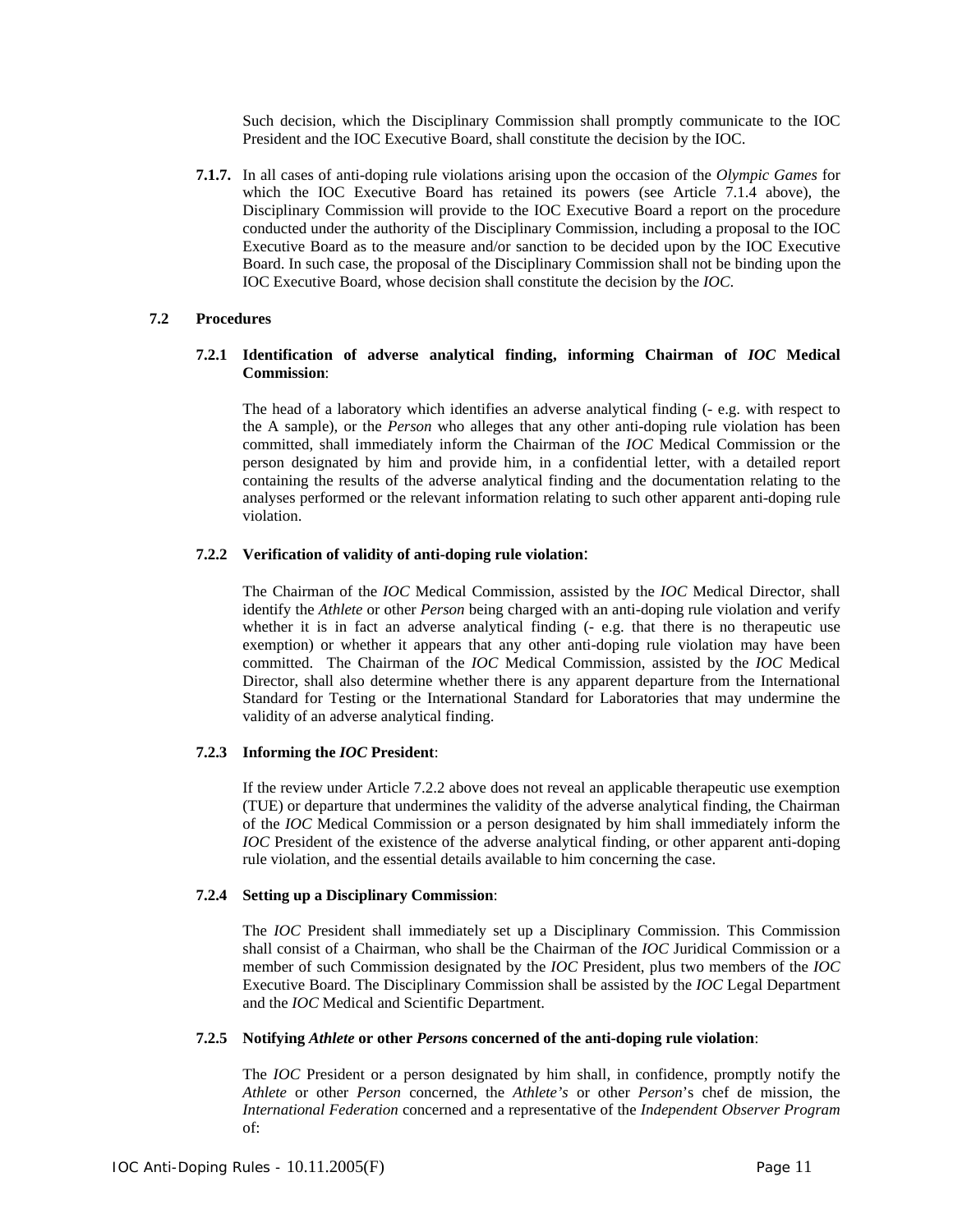- a) any adverse analytical finding;
- b) the anti-doping rule violation or of the additional investigation that will be conducted as to whether there is an anti-doping rule violation;
- c) the *Athlete's* right to request the analysis of the B sample or, failing such request, that the B sample analysis may be deemed waived;
- d) the right of the *Athlete* and/or the *Athlete's* representative to attend the B sample opening and analysis if such analysis is requested;
- e) the *Athlete's* right to request copies of the A and B sample laboratory package, which includes information as required by the International Standard for Laboratories; and
- f) the composition of the Disciplinary Commission.

It shall be the responsibility of the chef de mission to inform, in confidence, the relevant National Anti-Doping Organisation of the *Athlete*.

### **7.2.6 Exercise of the right to be heard**:

Included in the notification referred to in Article 7.2.5 above, the *IOC* President or a person designated by him shall offer the *Athlete*, or other *Person*, and his chef de mission the option to either attend a hearing of the Disciplinary Commission, or to submit a defence in writing. If the *Athlete*, or other *Person*, and his chef de mission elect to attend a hearing of the Disciplinary Commission, the *Athlete* or other *Person* may be accompanied or represented at the hearing by *Person*s of their choice (- e.g. lawyer, doctor, etc.), with a maximum of three for each of the *Athlete* or other *Person*. The President of the International Federation concerned, or his representative, as well as the Independent Observer shall also be invited to attend the hearing. If the *Athlete* or other *Person* and/or his chef de mission elect not to attend a hearing of the Disciplinary Commission, they may submit a defence in writing, which should be delivered to the Disciplinary Commission within the deadline set forth by the Disciplinary Commission to that effect.

If the *Athlete* or other *Person* concerned and/or his delegation have already left the Olympic host city, the Chairman of the Disciplinary Commission shall take reasonable measures that he considers appropriate in the circumstances in order that a decision can be made as quickly as possible in accordance with the letter and/or spirit of these *Rules.*

### **7.2.7 Provisional Suspension**:

The Chairman of the Disciplinary Commission may suspend the *Athlete* or other individual person, concerned until the decision has been pronounced by the Disciplinary Commission or the *IOC* Executive Board, as the case may be.

### **7.2.8 Nature and circumstances of violation; adducing evidence**:

The Disciplinary Commission shall determine the nature and circumstances of any anti-doping rule violation which may have been committed. It shall allow the *Athlete* or other *Person* concerned an opportunity to adduce any evidence, which does not require the use of disproportionate means (as decided by the Disciplinary Commission), which the *Athlete* or other *Person* deems helpful to the defence of his case in relation to the result of the test, or other anti-doping rule violation, either orally, before the Commission, or in writing, as the *Athlete* or other *Person* concerned so wishes.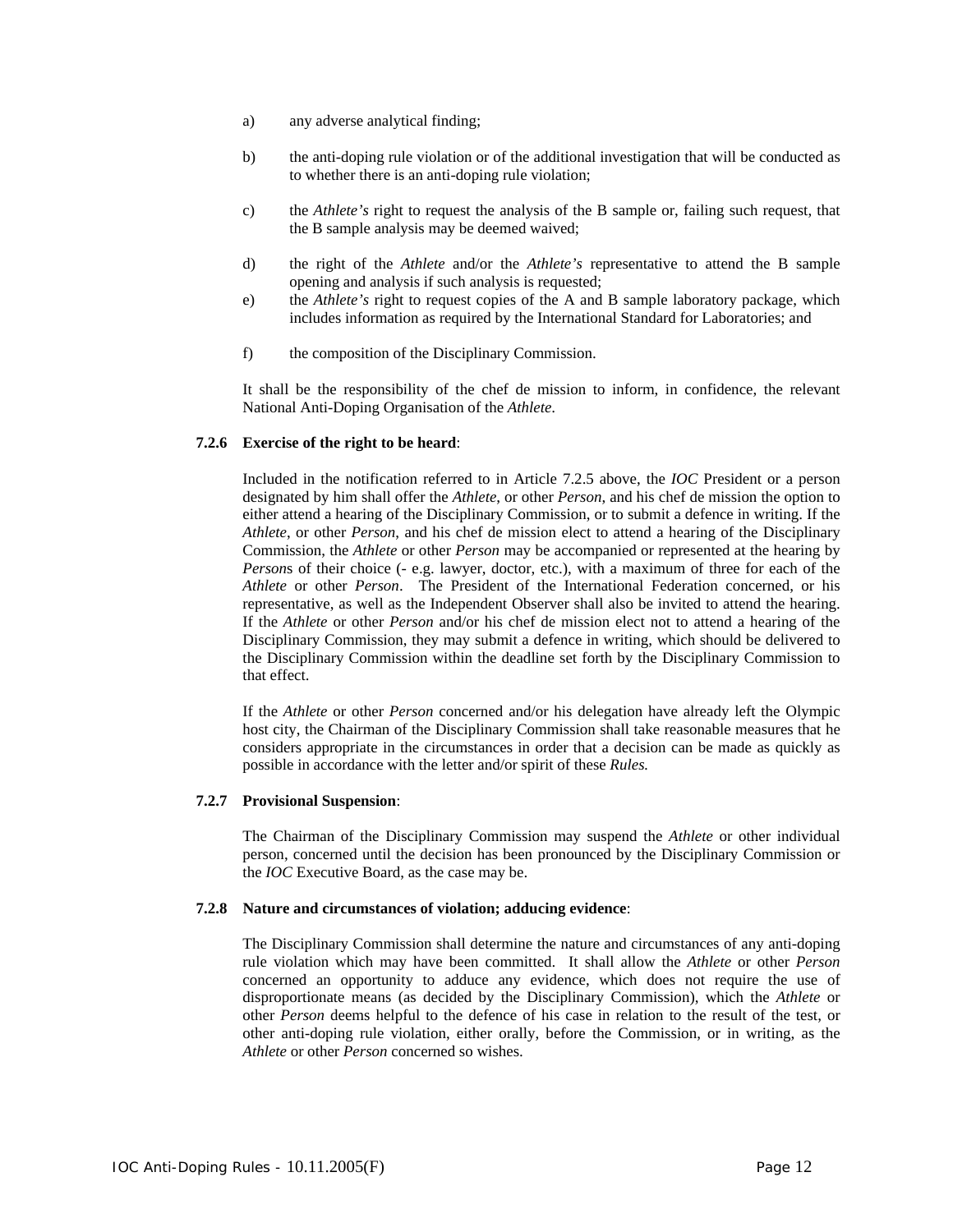### **7.2.9 Opinion of experts, adducing other evidence**:

The Disciplinary Commission may seek the opinion of experts or adduce other evidence of its own motion.

### **7.2.10 Intervention of** *International Federation* **concerned**:

The *International Federation* concerned, if it has chosen to take part in the discussions, may intervene as an interested third party and adduce evidence. To the extent that the *Athlete* is a member of a *Team Sport*, or is participating in a sport that is not a *Team Sport* but where awards are given to teams, the *International Federation* shall be present at the hearing of the Disciplinary Commission in order to help ensure that the sanctions imposed by the *IOC* are as provided in the applicable rules of the relevant *International Federation*.

### **7.2.11 Extending the procedure to other** *Person***s**:

If, at any time (- i.e. before, during or after the hearing), circumstances suggest such a course of action, the Disciplinary Commission may propose extending the procedure to any other *Person*(s) (particularly among the *Athlete's* entourage) subject to *IOC* jurisdiction who, in one way or another, may have contributed to the apparent anti-doping rule violation. In such an event, it shall submit a specific report to the *IOC* President, who will take a decision in this regard. If the *IOC* President decide to initiate a procedure with regard to such other *Person*(s), he will decide if this will take place in the form of an independent procedure or as part of the on-going procedure. In any event, these rules of procedure and general provisions shall apply *mutatis mutandis* to such other *Person*(s).

### **7.2.12. Notifying the** *Athlete* **and other parties concerned of decision**:

The *IOC* President, or a *Person* designated by him, shall promptly notify the *Athlete* or other *Person* concerned, the chef de mission, the International Federation concerned, a representative of the *Independent Observer Program* and the WADA of the decision of the Disciplinary Commission or of the *IOC* Executive Board, as the case may be, by sending a full copy of the decision to the addressees.

### **7.2.13 Time Limit**:

The entire disciplinary procedure shall not exceed 24 hours from (i) in the case of an adverse analytical finding, the conclusion of the sample analysis (- i.e. on the A sample) or (ii) in the case of an other anti-doping rule violation, the time the *Athlete* or other *Person* concerned is informed of such anti-doping rule violation.

However, the *IOC* President may decide to extend this time limit depending upon specific circumstances of a case, in particular on the last two days of the *Olympic Games.*

### **7.3 General Provisions**

### **7.3.1. Conflict of interest**:

No *Person* may be a member of the *IOC* Disciplinary Commission if he (i) has the same nationality as the *Athlete*, or other *Person*, concerned; (ii) has any declared or apparent conflict of interest with such *Athlete*, the *National Olympic Committee* or *International Federation* of such *Athlete* or any *Person* whatsoever involved in the case; or (iii) in any way whatsoever, does not feel himself to be free and independent.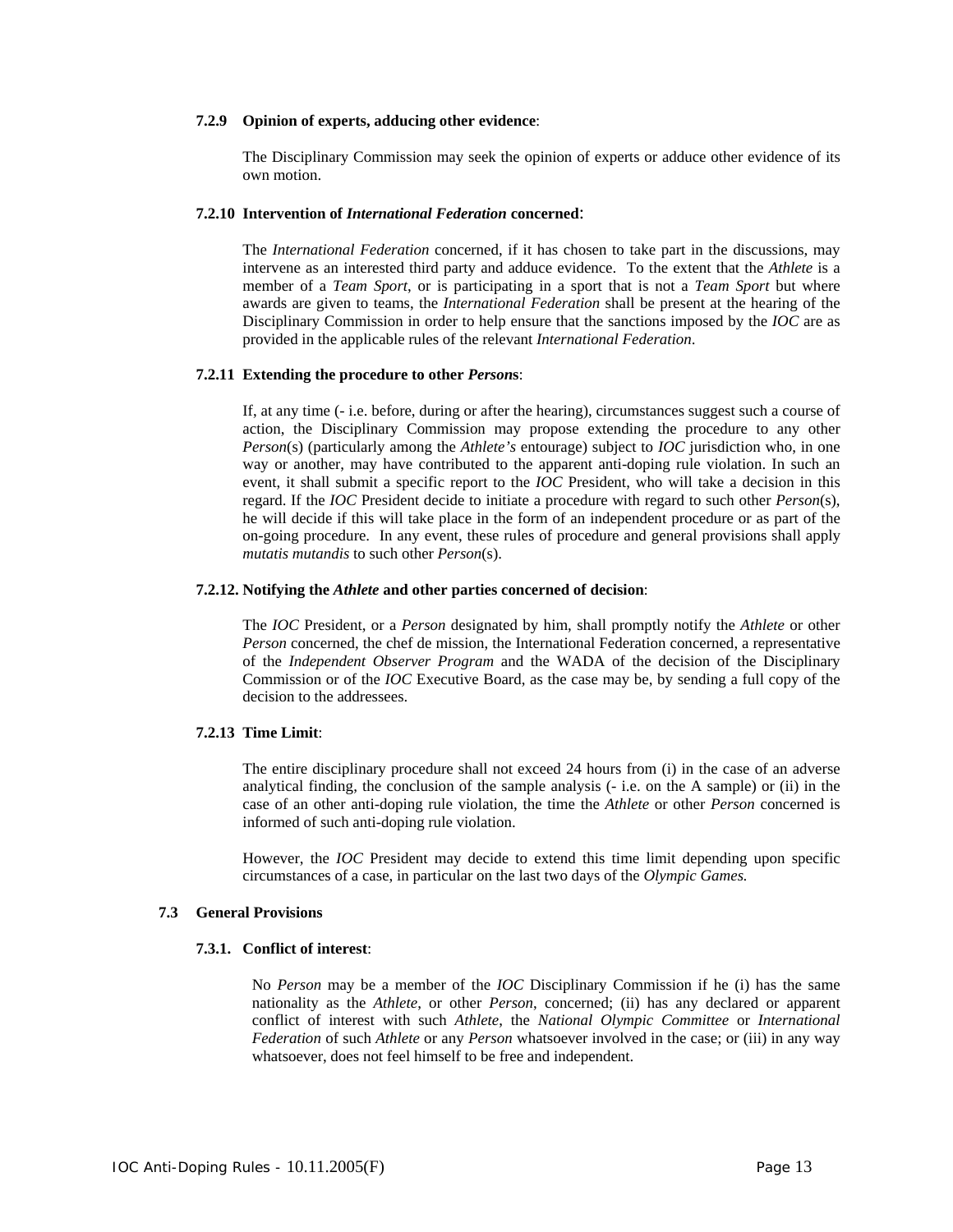### **7.3.2. Violation of procedures and general provisions**:

No violation of the above-noted procedures and general provisions can be invoked if the *Athlete* or other *Person* involved has not been prejudiced by such violation.

# **ARTICLE 8 AUTOMATIC DISQUALIFICATION OF INDIVIDUAL RESULTS, INELIGIBILITY FOR OLYMPIC GAMES**

### **8.1 Automatic Disqualification**:

A violation of these *Rules* in connection with Doping Control automatically leads to *Disqualification* of the individual result obtained in that *Competition* (- i.e. with respect to which the Doping Control was carried out) with all resulting consequences, including forfeiture of any medals, points and prizes.

### **8.2 Ineligibility:**

Should an *Athlete* be found to have committed an anti-doping rule violation before he has actually participated in a Competition at the *Olympic Games* or, in the case where an *Athlete* has already participated in a Competition at the *Olympic Games* but is scheduled to participate in additional Competitions at the *Olympic Games*, the *IOC* may declare the *Athlete* ineligible for such Competitions at the *Olympic Games* in which he has not yet participated, along with other sanctions which may follow, such as exclusion of the *Athlete* and other *Person*s concerned from the *Olympic Games* and the loss of accreditation. In addition, the *IOC* may declare the *Athlete*, as well as other *Person*s concerned, ineligible for editions of the Games of the Olympiad and the Olympic Winter Games subsequent to the *Olympic Games*.

# **ARTICLE 9 SANCTIONS ON INDIVIDUALS**

#### **9.1** *Disqualification* **of** *Olympic Games* **Results**

An *Anti-Doping Rule* violation occurring during or in connection with the *Olympic Games* may lead to *Disqualification* of all of the *Athlete's* individual results obtained in the *Olympic Games* with all consequences, including forfeiture of all medals, points and prizes, except as provided in Article 9.1.1.

**9.1.1** If the *Athlete* establishes that he or she bears *No Fault or Negligence* for the violation, the *Athlete's* individual results in the other *Competition* shall not be *Disqualified* unless the *Athlete's* results in *Competitions* other than the *Competition* in which the anti-doping rule violation occurred were likely to have been affected by the *Athlete's* anti-doping rule violation.

### **9.2 Status During** *Ineligibility*

No *Person* who has been declared *Ineligible* may, during the period of *Ineligibility*, participate in any capacity in the *Olympic Games*.

### **9.3 Management of Anti-Doping Rule Violations beyond Disqualification**:

The management of anti-doping rule violations and the conduct of additional hearings as a consequence of hearings and decisions of the *IOC*, including with regard to the imposition of sanctions over and above those relating to the *Olympic Games*, shall be managed by the relevant *International Federations*.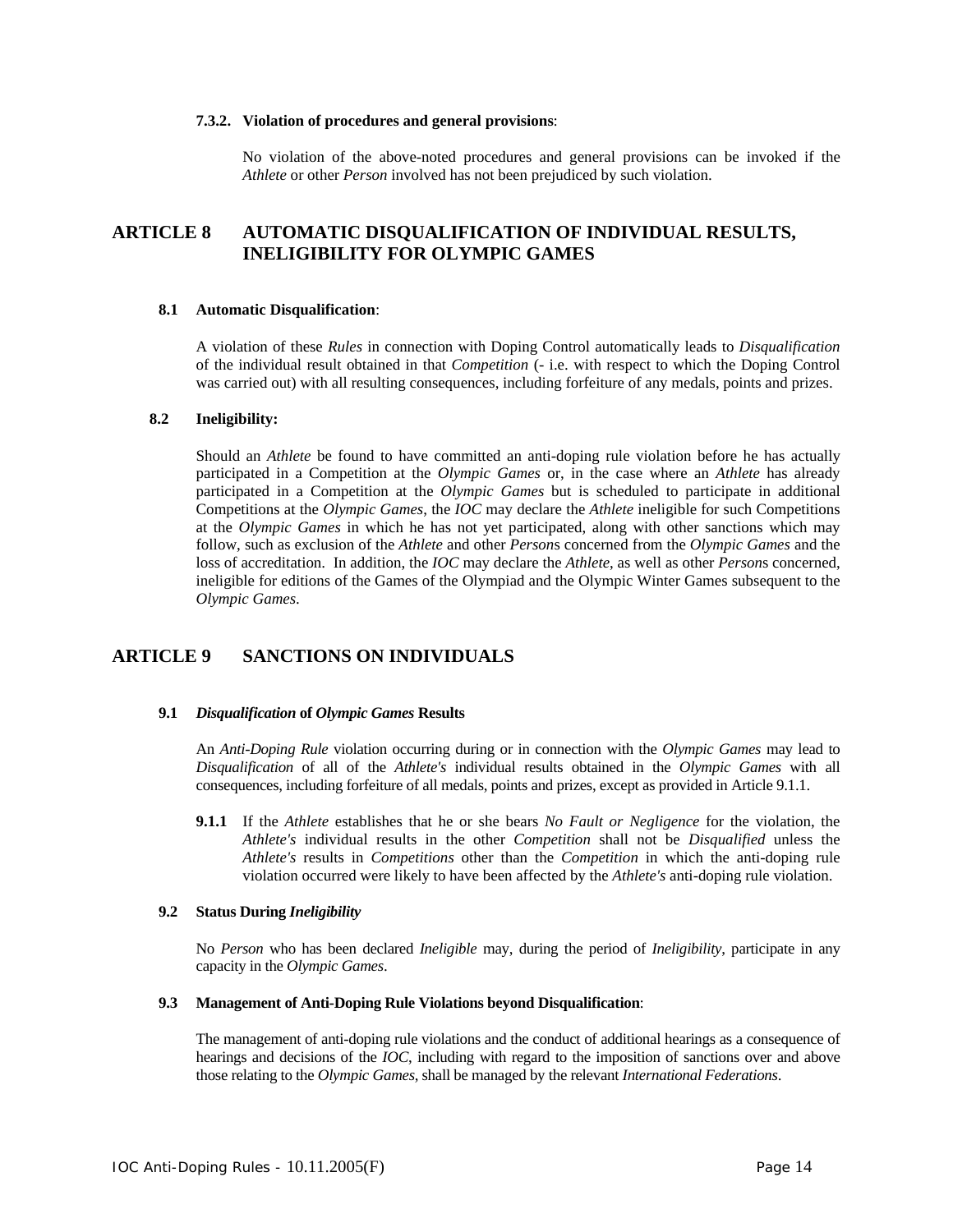# **ARTICLE 10 CONSEQUENCES TO TEAMS**

**10.1** Where more than one team member in a *Team Sport* has been notified of a possible Anti-Doping Rule violation under Article 7 in connection with the *Olympic Games,* the Team shall be subject to *Target Testing* for the *Olympic Games*. If more than one team member in a *Team Sport* is found to have committed an anti-doping rule violation during the *Period of the Olympic Games*, the team may be subject to *Disqualification* or other disciplinary action, as provided in the applicable rules of the relevant International Federation. In sports which are not Team Sports but where awards are given to teams disqualification or other disciplinary action against the team when one or more team members have committed an anti-doping rule violation shall be as provided in the applicable rules of the relevant *International Federation*.

# **ARTICLE 11 FINANCIAL AND OTHER SANCTIONS ASSESSED AGAINST NATIONAL OLYMPIC COMMITTEES AND INTERNATIONAL FEDERATIONS**

- **11.1** The *IOC* Executive Board has the authority to withhold some or all funding or other non financial support to *NOCs and International Federations* that are not in compliance with these *Rules*.
- **11.2** The *IOC* may elect to take additional disciplinary action against NOCs or *International Federations* with respect to recognition and the eligibility of its officials and *Athletes* to participate in *Olympic Games*.

# **ARTICLE 12 APPEALS**

### **12.1 Decisions Subject to Appeal**

Decisions made under these *Rules* may be appealed as set forth below in Article 12.2 through 12.4. Such decisions shall remain in effect while under appeal unless the appellate body orders otherwise.

### **12.2 Appeals from Decisions Regarding** *Anti-Doping* **Rule Violations, Consequences, and** *Provisional Suspensions*

A decision that an anti-doping rule violation was committed, a decision imposing *Consequences* of an antidoping rule violation, a decision that no anti-doping rule violation was committed, a decision that the *IOC* lacks jurisdiction to rule on an alleged anti-doping rule violation or its *Consequences*, and a decision to impose a *Provisional Suspension* may be appealed exclusively as provided in this Article 12.2. Notwithstanding any other provision herein, the only *Person* that may appeal from a *Provisional Suspension* is the *Athlete* or other *Person* upon whom the *Provisional Suspension* is imposed.

- **12.2.1** In all cases arising from the *Olympic Games*, the decision may be appealed exclusively to the Court of Arbitration for Sport ("CAS") in accordance with the provisions applicable before such court.
- **12.2.2** In cases under Article 12.2.1, only the following parties shall have the right to appeal to CAS: (a) the *Athlete* or other *Person* who is the subject of the decision being appealed; (b) the relevant *International Federation* and any other *Anti-Doping Organisation* under whose rules a sanction could have been imposed; and (c) *WADA*.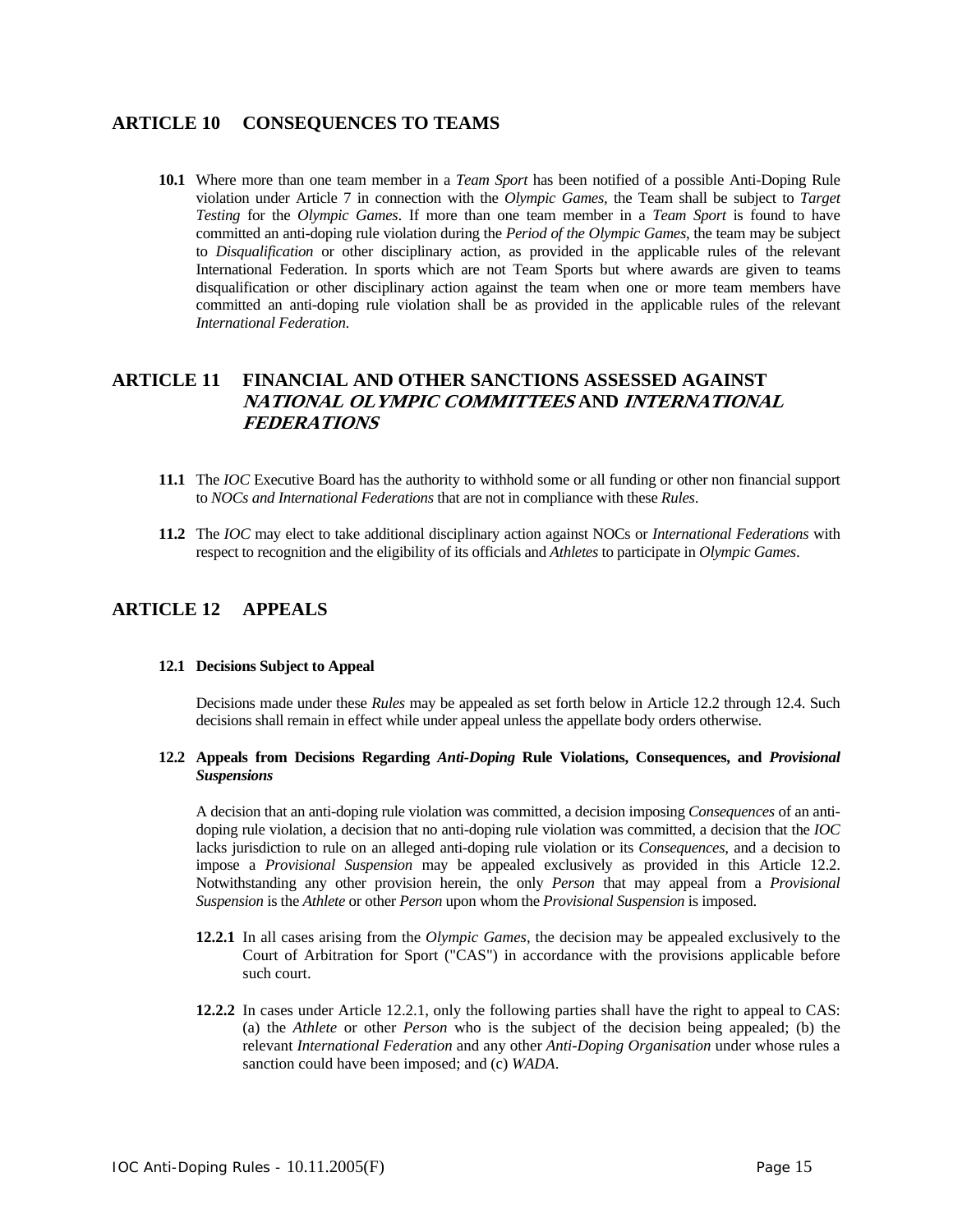### **12.3 Appeals from Decisions Granting or Denying a Therapeutic Use Exemption**

Decisions by *WADA* reversing the grant or denial of a TUE exemption may be appealed exclusively to CAS by the *Athlete*, the *IOC*, or *Anti-Doping Organisation* or other body designated by an *NOC* which granted or denied the exemption. Decisions to deny TUEs, and which are not reversed by *WADA*, may be appealed by *Athletes* to CAS.

### **12.4 Appeal from Decisions Pursuant to Article 11**

Decisions by *IOC* pursuant to Article 11 may be appealed exclusively to CAS by the *NOC* or *International Federation*.

### **12.5 Time for Filing Appeals**

The time to file an appeal to CAS shall be twenty-one (21) days from the date of receipt of the decision by the appealing party.

# **ARTICLE 13 CONFIDENTIALITY AND REPORTING**

### **13.1. Confidentiality**:

 Subject to Article 13.2 below, any *Person* who has access to the file or who takes part in any stage of the procedure is bound by the duty of third party confidentiality*.*

### **13.2 Public Disclosure**

The *IOC,* the relevant *International Federation* and *NOC* shall use their best endeavours to maintain confidentiality of the results of all *Doping Control* and the identities involved in proceedings under these Rules until it has been determined in a hearing in accordance with Article 7 that an anti-doping rule violation has occurred, or such hearing has been waived, or the assertion of an anti-doping rule violation has not been timely challenged or the *Athlete* has been *Provisionally Suspended*. Once a violation of these *Rules* has been established, it shall be publicly reported no later than twenty (20) days after such decision.

# **ARTICLE 14: MUTUAL RECOGNITION OF DECISIONS**

### **14.1 Recognition by other organisations of Decisions made by the** *IOC*

Any decision of the *IOC* regarding a violation of these *Rules* shall be recognized by all *International Federations* and *NOC*s, as well as by other *Signatories* and other bodies who wish to act in accordance with the *Code*, who shall take all necessary follow up action to render such results effective.

### **14.2 Recognition by the** *IOC* **of Decisions made by other organisations**

Subject to the right to appeal provided in Article 12, the *Testing*, TUEs and hearing results or other final adjudications of any *Signatory* to the *Code* which are consistent with the *Code* and are within the *Signatory's* authority, shall be recognised and respected by the *IOC*. The *IOC* may recognize the same actions of other bodies which have not accepted the *Code* if the rules of those bodies are otherwise consistent with the *Code*.

# **ARTICLE 15 APPLICABLE LAW, AMENDMENT AND INTERPRETATION OF**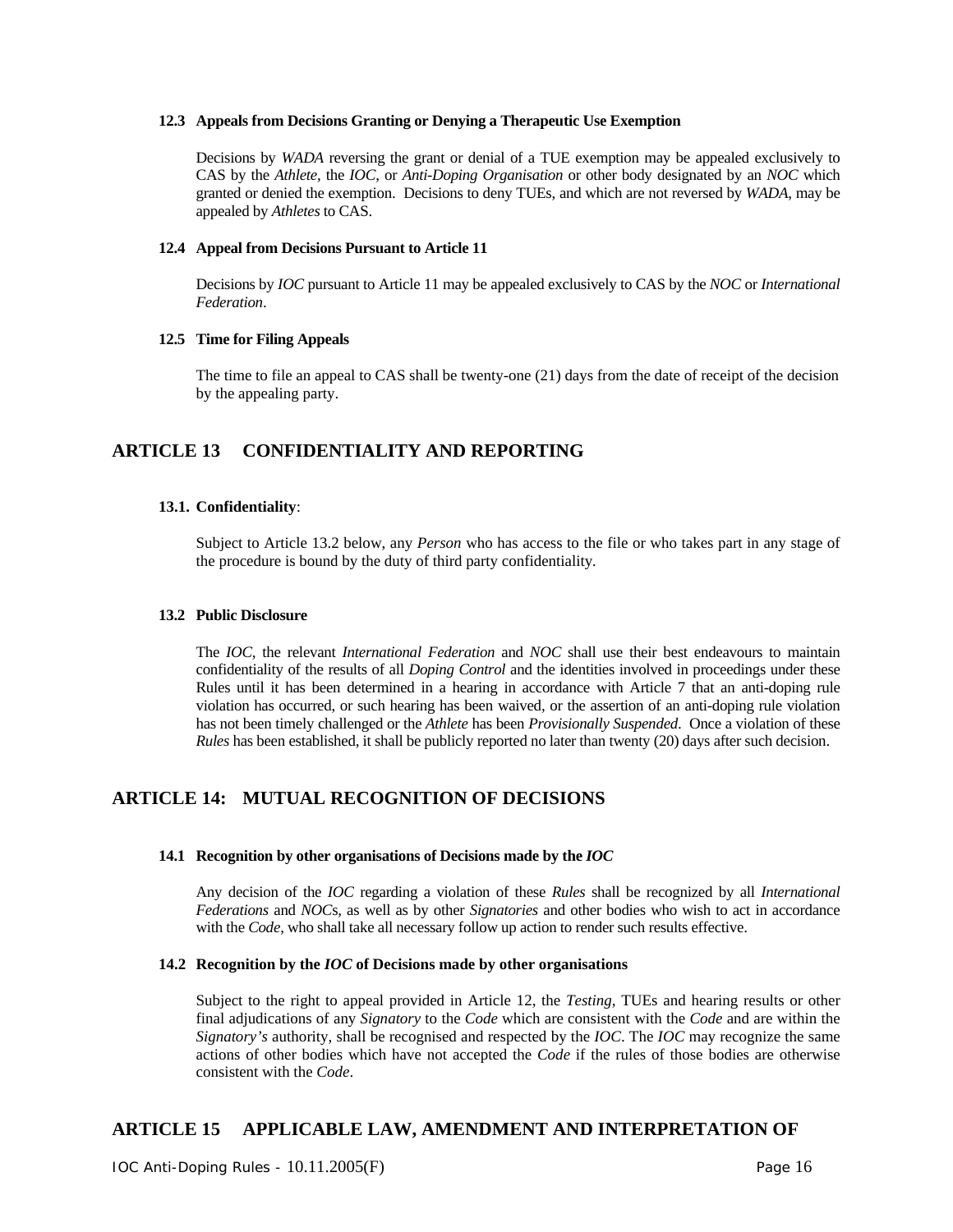# **ANTI-DOPING RULES**

- **15.1** These *Rules* are governed by the Olympic Charter by the Code and by Swiss law.
- **15.2** These *Rules* may be amended from time to time by the *IOC* Executive Board.
- **15.3** The headings used for the various Parts and Articles of these *Rules* are for convenience only and shall not be deemed part of the substance of these *Rules* or to affect in any way the language of the provisions to which they refer.
- **15.4** The PREAMBLE and the APPENDICES shall be considered integral parts of these Rules.
- **15.5** These *Rules* have been adopted pursuant to the applicable provisions of the *Code* and shall be interpreted in a manner that is consistent with applicable provisions of the *Code*. The comments annotating various provisions of the *Code* may, where applicable, assist in the understanding and interpretation of these *Rules*.
- **15.6** Notice to an *Athlete* or other *Person* who is a member of an *NOC*, including the *NOC*'s delegation attending the *Olympic Games*, may be accomplished by delivery of the notice to the *National Olympic Committee*.

# **ARTICLE 16 LANGUAGES**

The English version of these *Rules* shall prevail.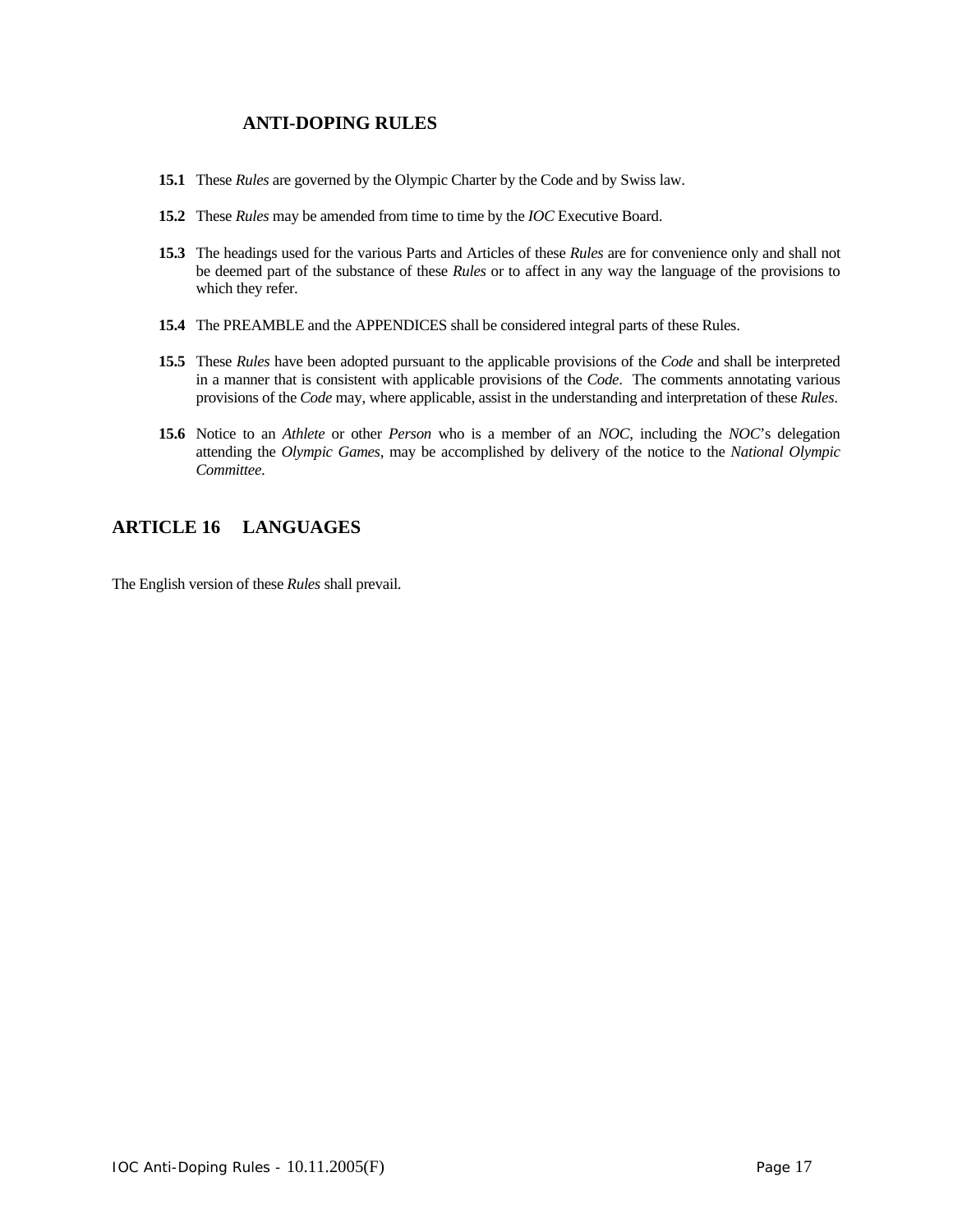# **APPENDIX 1 – DEFINITIONS (referred to in the Preambles)**

*Adverse Analytical Finding*. A report from a laboratory or other approved *Testing* entity that identifies in a *Specimen* the presence of a *Prohibited Substance* or its *Metabolites* or *Markers* (including elevated quantities of endogenous substances) or evidence of the *Use* of a *Prohibited Method*.

*Anti-Doping Organisation*. A *Signatory* that is responsible for adopting rules for initiating, implementing or enforcing any part of the *Doping Control* process. This includes, for example, the International Olympic Committee, the International Paralympic Committee, other *Major Event Organisations* that conduct *Testing* at their *Events*, *WADA*, *International Federations*, and *National Anti-Doping Organisations.*

*Athlete*. For purposes of *Doping Control*, any *Person* who participates, or who may potentially participate, in the *Olympic Games*.

*Athlete Support Personnel*. Any coach, trainer, manager, agent, team staff, official, medical or para-medical personnel working with or treating *Athletes* participating in or preparing for the *Olympic Games.*

*Attempt.* Purposely engaging in conduct that constitutes a substantial step in a course of conduct planned to culminate in the commission of an anti-doping rule violation. Provided, however, there shall be no anti-doping rule violation based solely on an *Attempt* to commit a violation if the *Person* renunciates the attempt prior to it being discovered by a third party not involved in the *Attempt*.

*Code.* The World Anti-Doping Code.

*Competition.* A single race, match, game or singular athletic contest.

*Consequences of Anti-Doping Rules Violations*. An *Athlete's* or other *Person's* violation of an anti-doping rule may result in one or more of the following: (a) *Disqualification* means the *Athlete's* results in a particular *Competition* or *Competitions* are invalidated, with all resulting consequences including forfeiture of any medals, points and prizes; (b) *Ineligibility* means the *Athlete* or other *Person* is barred for a specified period of time from participating in any *Competition* or other activity or funding; and (c) *Provisional Suspension* means the *Athlete* or other *Person* is barred temporarily from participating in any *Competition* prior to the final decision at a hearing conducted under Article 7.

*Disqualification*. See *Consequences of Anti-Doping Rules Violations* above.

*Doping Control*. The process including test distribution planning, *Sample* collection and handling, laboratory analysis, results management, hearings and appeals.

*In-Competition Period*. The *Period of the Olympic Games*.

*Independent Observer Program*. A team of observers, under the supervision of *WADA*, who observe the *Doping Control* process at the *Olympic Games* and report on observations.

*Ineligibility*. See *Consequences of Anti-Doping Rules Violations* above.

*International Federation or IF*. An international non-governmental organisation, recognised by the *IOC*, administering one or several sports at world level and encompassing organisations administering such sports at national level.

*International Standard.* A standard adopted by *WADA* in support of the *Code*. Compliance with an *International Standard* (as opposed to another alternative standard, practice or procedure) shall be sufficient to conclude that the procedures addressed by the *International Standard* were performed properly. The current International Standards can be seen on the WADA website www.wada-ama.org.

*International Standard for Laboratories.* A standard adopted by *WADA* in support of the *Code with regard to Laboratory Analysis*.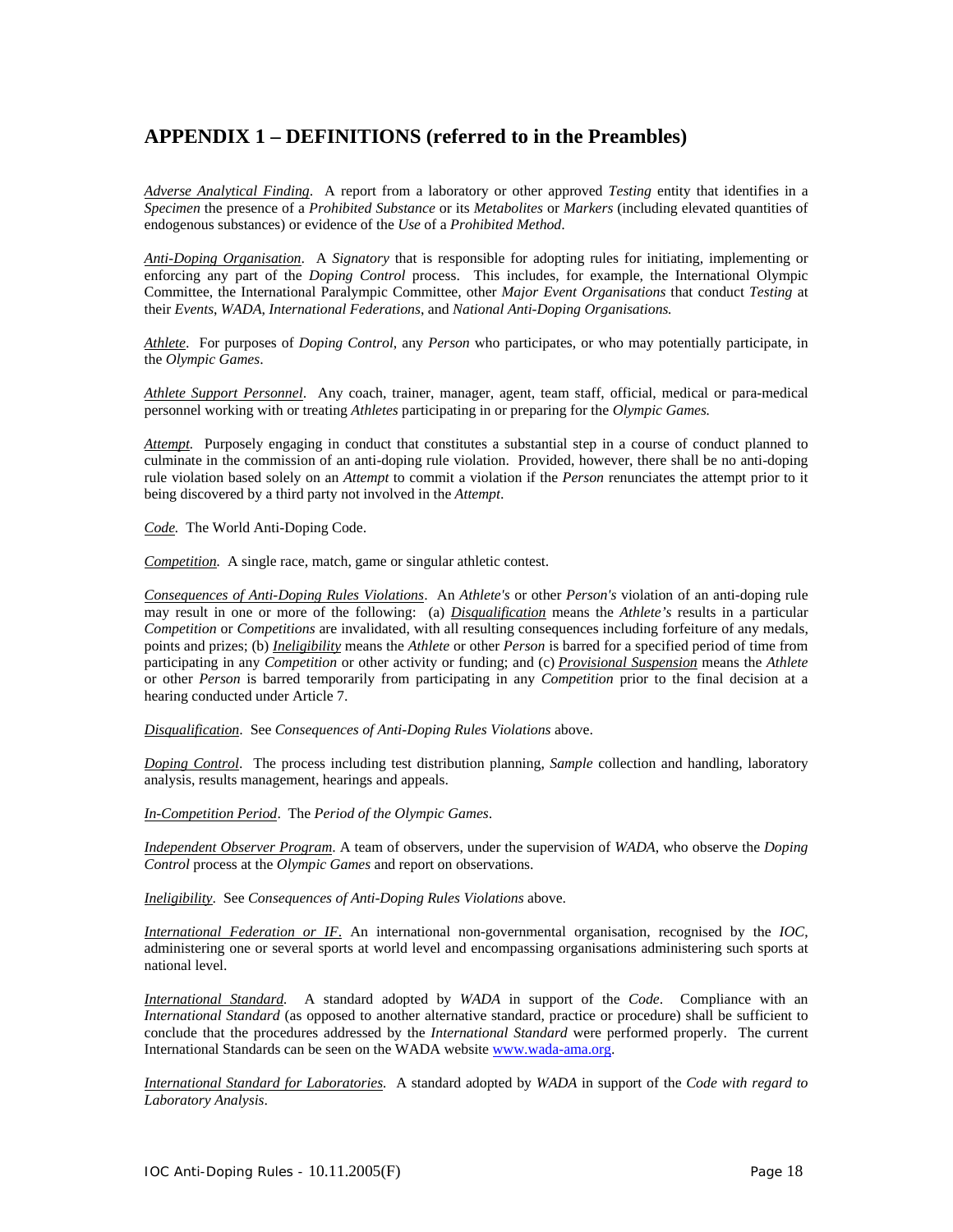*International Standard for Testing.* A standard adopted by *WADA* in support of the *Code* with regard to the *Testing* processes.

*IOC.* International Olympic Committee.

*Marker*. A compound, group of compounds or biological parameters that indicates the *Use* of a *Prohibited Substance* or *Prohibited Method.* 

*Metabolite*. Any substance produced by a biotransformation process.

*Minor*. A natural *Person* under the age of eighteen years.

*National Anti-Doping Organisation.* The entity(ies) designated by each country as possessing the primary authority and responsibility to adopt and implement anti-doping rules, direct the collection of *Samples*, the management of test results, and the conduct of hearings, all at the national level. If this designation has not been made by the competent public authority(ies), the entity shall be the country's *National Olympic Committee* or its designee.

*National Olympic Committee or NOC*. An *Organisation* recognized as such by the International Olympic Committee.

*No Advance Notice*. A *Doping Control* which takes place with no advance warning to the *Athlete* and where the *Athlete* is continuously chaperoned from the moment of notification through *Sample* provision.

*No Fault or Negligence*. The *Athlete's* establishing that he or she did not know or suspect, and could not reasonably have known or suspected even with the exercise of utmost caution, that he or she had *Used* or been administered the *Prohibited Substance* or *Prohibited Method.* 

*No Significant Fault or Negligence*. The *Athlete's* establishing that his or her fault or negligence, when viewed in the totality of the circumstances and taking into account the criteria for *No Fault or Negligence*, was not significant in relationship to the anti-doping rule violation.

*Olympic Games*. The XX Olympic Winter Games in Turin in 2006.

*Participant.* Any *Athlete* or *Athlete Support Personnel*.

*Period of the Olympic Games*. The period commencing on the date of the opening of the Olympic village for the *Olympic Games*, namely, 31 January 2006, up until and including the day of the closing ceremony of the *Olympic Games*, namely, 26 February 2006.

*Person*. A natural *Person* or an *Organisation* or other entity.

*Possession*. The actual, physical possession, or the constructive possession (which shall be found only if the *Person* has exclusive control over the *Prohibited Substance/Method* or the premises in which a *Prohibited Substance/Method* exists); provided, however, that if the *Person* does not have exclusive control over the *Prohibited Substance/Method* or the premises in which a *Prohibited Substance/Method* exists, constructive possession shall only be found if the *Person* knew about the presence of the *Prohibited Substance/Method* and intended to exercise control over it. Provided, however, there shall be no anti-doping rule violation based solely on possession if, prior to receiving notification of any kind that the *Person* has committed an anti-doping rule violation, the *Person* has taken concrete action demonstrating that the *Person* no longer intends to have *Possession* and has renounced the *Person's* previous *Possession*.

*Prohibited List*. The List identifying the *Prohibited Substances* and *Prohibited Methods*.

*Prohibited Method*. Any method so described on the *Prohibited List*.

*Prohibited Substance*. Any substance so described on the *Prohibited List*.

*Provisional Suspension*. See *Consequences of Anti-Doping Rule Violations* above.

*Registered Testing Pool*. All the *Athletes* identified by each NOC, in consultation with the relevant *International Federations*, as potentially competing at the *Olympic Games* who are subject to *Doping Control* at the *Olympic Games*.

IOC Anti-Doping Rules - 10.11.2005(F) Page 19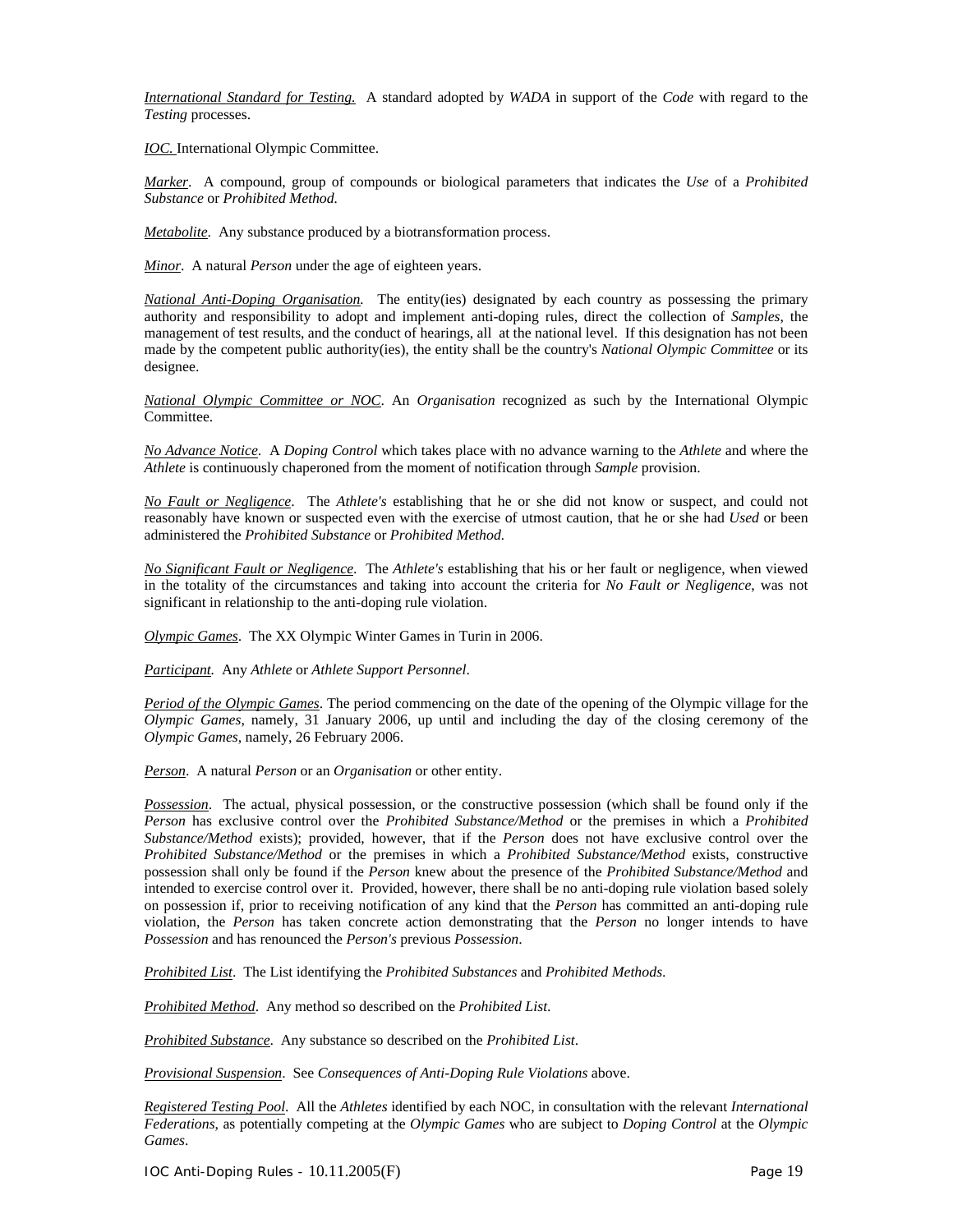*Rules*. The International Olympic Committee Anti-Doping Rules applicable to the XX Olympic Winter Games in Turin, 2006.

*Sample*/S*pecimen*. Any biological material collected for the purposes of *Doping Control*.

*Signatories.* Those entities signing the *Code* and agreeing to comply with the *Code*, including the International Olympic Committee, *International Federations*, International Paralympic Committee, *National Olympic Committee*s, National Paralympic Committees, *Major Event Organisations*, *National Anti-Doping Organisations*, and *WADA*.

*Tampering*. Altering for an improper purpose or in an improper way; bringing improper influence to bear; interfering improperly to alter results or prevent normal procedures from occurring.

*Target Testing*. Selection of *Athletes* for *Doping Control* where specific *Athletes* or groups of *Athletes* are selected on a non-random basis for *Doping Control* at a specified time.

*Team Sport.* A sport in which the substitution of players is permitted during a *Competition*.

*Testing.* The parts of the *Doping Control* process involving test distribution planning, *Sample* collection, *Sample* handling, and *Sample* transport to the laboratory.

*TOROC.* The organising committee for the *Olympic Games.* 

*Trafficking*. To sell, give, administer, transport, send, deliver or distribute a *Prohibited Substance* or *Prohibited Method* to an *Athlete* either directly or through one or more third parties, but excluding the sale or distribution (by medical personnel or by *Person*s other than an *Athlete's Support Personnel*) of a *Prohibited Substance* for genuine and legal therapeutic purposes.

*Use*. The application, ingestion, injection or consumption by any means whatsoever of any *Prohibited Substance* or *Prohibited Method*.

*WADA.* The World Anti-Doping Agency.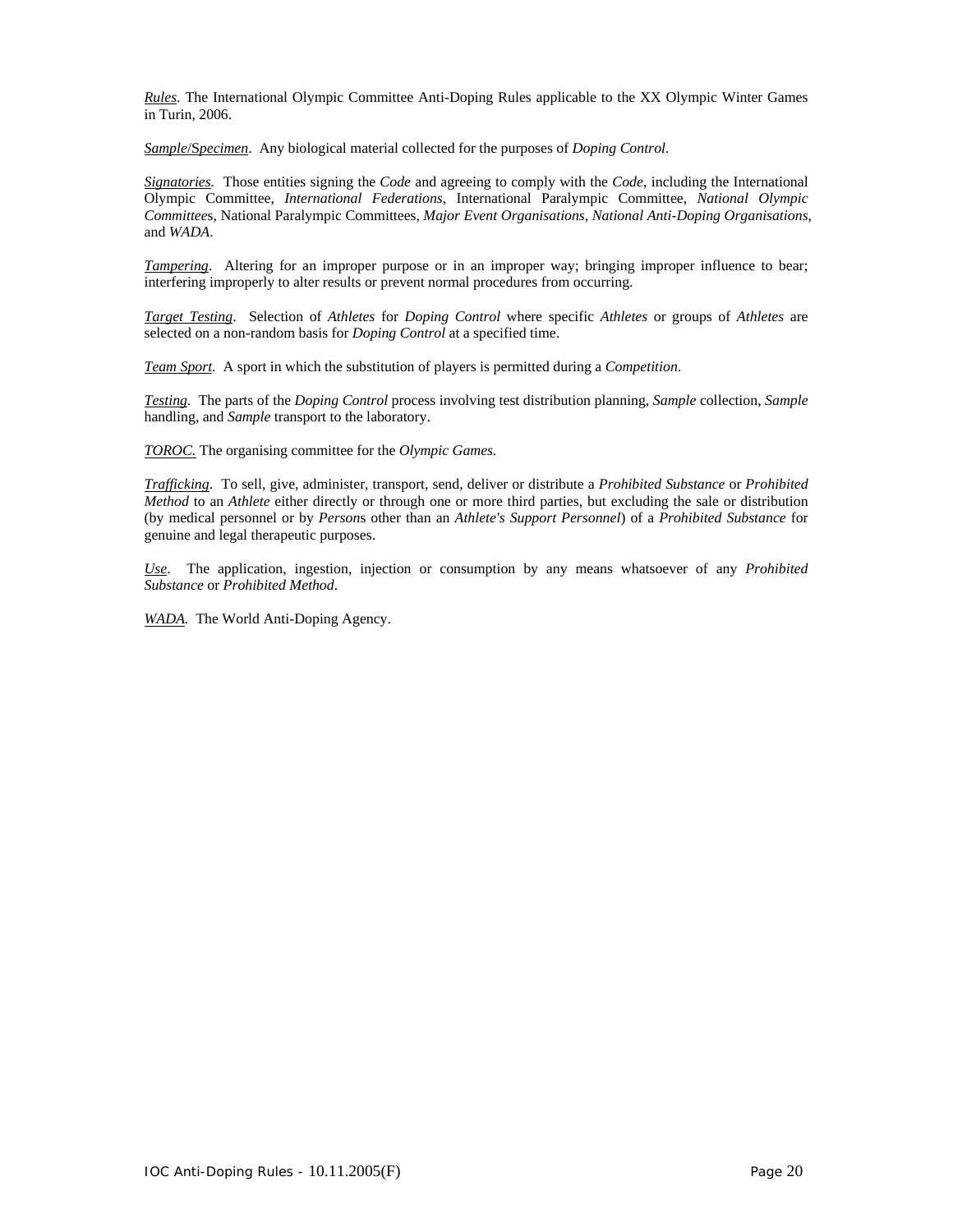# **APPENDIX 2 – CRITERIA RELATING TO THE INTERNATIONAL STANDARD FOR TESTING (referred to in Article 5.3)**

The meaning of the capitalised terms (appearing in italics) contained in this Appendix are defined in the relevant International Standard or in Appendix 1 to the *Rules*.

The *International Standard for Testing* includes standards for test distribution planning, notification of *Athletes*, preparing for and conducting *Sample* collection, security/post test administration and transport of *Samples*.

The *IOC* requires *TOROC* or any anti-doping organization performing tests on its behalf to plan and conduct the *Doping Control* in conformity with the *International Standard*.

There are a number of standards for which the *IOC* as the Anti-Doping Organisation (ADO) is required to establish criteria. The following table outlines the requirements of the *IOC*. Each item is referenced from the *International Standard for Testing*:

| Ref.                      | <b>Item</b>                                                                                                                                                                              | <b>Criteria</b>                                                                                                                                                                                                                                                                                                                                                                                                                                                                                                                                |
|---------------------------|------------------------------------------------------------------------------------------------------------------------------------------------------------------------------------------|------------------------------------------------------------------------------------------------------------------------------------------------------------------------------------------------------------------------------------------------------------------------------------------------------------------------------------------------------------------------------------------------------------------------------------------------------------------------------------------------------------------------------------------------|
| 5.3.4                     | The ADO shall establish criteria to validate<br>the identity of an Athlete selected to provide<br>a Sample. This ensures the selected Athlete<br>is the <i>Athlete</i> who is notified.  | The <i>IOC</i> requires the <i>Athlete</i> to present his/her Olympic<br>identity and accreditation card<br>If the Athlete does not have an Olympic identity and<br>accreditation card then an official identity document with<br>photo is required.                                                                                                                                                                                                                                                                                           |
| 5.3.6                     | For Sample Collection, the ADO shall<br>establish criteria to ensure that reasonable<br>attempts are made to notify Athletes of their<br>selection for Sample collection                 | <b>NOCs</b><br>required to provide accurate Athlete<br>are<br>Whereabouts information to the <i>IOC</i> . This information<br>will be used to locate and notify selected Athletes.<br>DCOs will be provided with this information as well as<br>any training schedules managed by TOROC, and will<br>make all reasonable attempts to locate and notify the<br>Athletes.<br>The IOC/TOROC will attempt to notify an Athlete twice<br>using the Athlete Whereabouts information before it is<br>considered that a doping violation has occurred. |
| 6.2 <sub>b</sub><br>6.3.3 | The ADO shall establish criteria for who<br>may be authorised to be present during a<br>Sample Collection Session in addition to the<br>Sample Collection Personnel (and the<br>Athlete) | In addition to the Athlete and the Sample Collection<br>Personnel, the following people may be present (see<br>Standard for conditions) during a Sample Collection<br>Session:<br>Athlete representative<br>Interpreter<br>IOC representative<br>International Federation representative<br>$\bullet$<br>WADA Independent Observer<br>TOROC management team                                                                                                                                                                                    |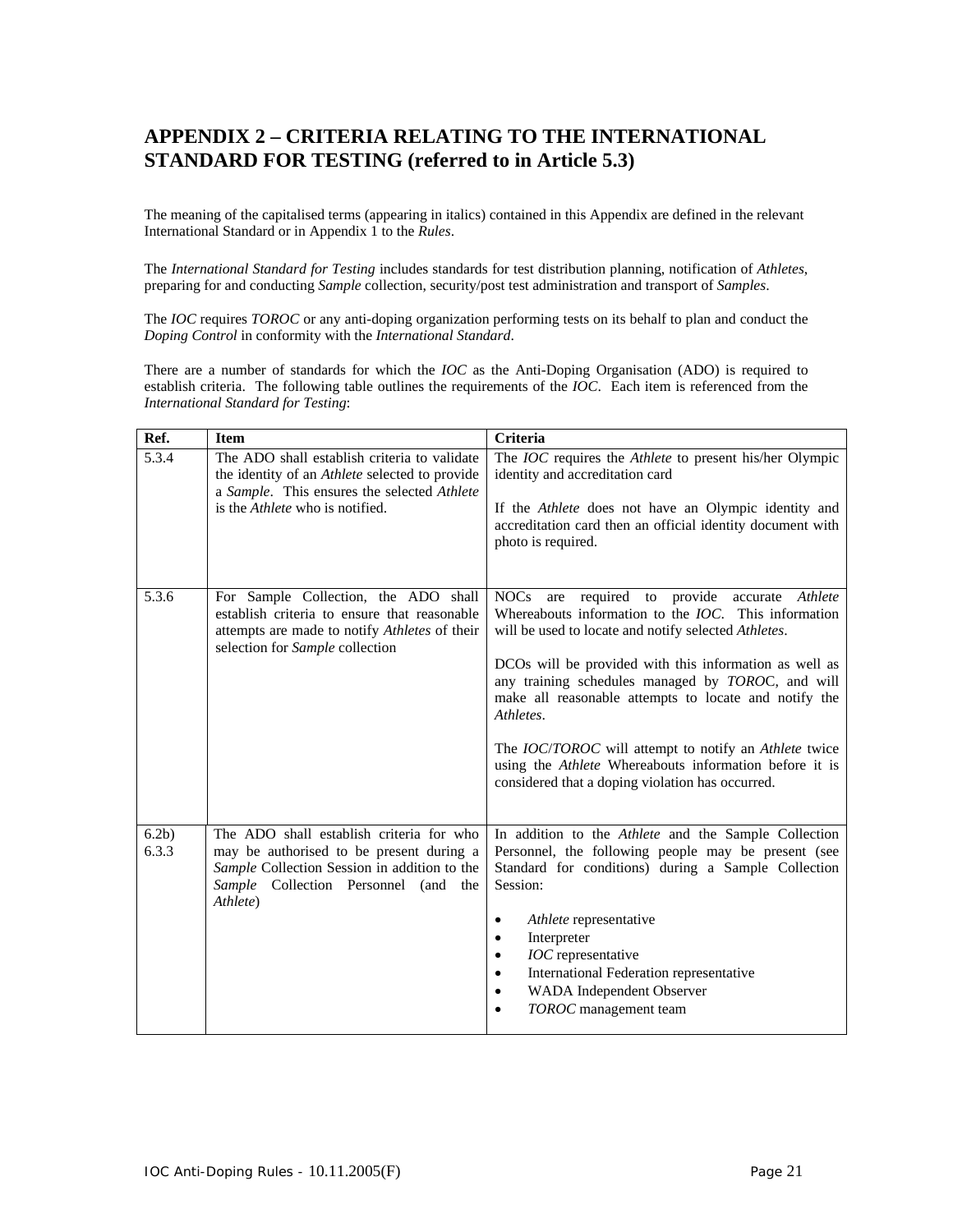| Ref.           | <b>Item</b>                                                                                                                                                                                                 | <b>Criteria</b>                                                                                                                                                                                                  |
|----------------|-------------------------------------------------------------------------------------------------------------------------------------------------------------------------------------------------------------|------------------------------------------------------------------------------------------------------------------------------------------------------------------------------------------------------------------|
| 6.2c)<br>6.3.2 | The ADO shall ensure that the Doping<br>Control Station meets the minimum<br>criteria prescribed in 6.3.2.                                                                                                  | Unless otherwise agreed, the IOC requires TOROC to<br>provide the following as a minimum for an Olympic<br>Games Competition Venue Doping Control Station:                                                       |
|                | The DCO shall use a Doping Control<br>Station which, as a minimum, ensures the<br>Athlete's privacy and is used solely as a<br>Doping Control Station for the duration<br>of the Sample Collection Session. | The Doping Control Station should consist of a Waiting<br>Area, one or more Processing Rooms and one or more<br>toilets. All spaces should be contained in the one<br>enclosed lockable Station.                 |
|                |                                                                                                                                                                                                             | The "Waiting Room" should contain a check-in desk at<br>the entrance, a refrigerator or other form of cooling for<br>sealed drinks, enough chairs for the peak time load of<br>the Station, and a television.    |
|                |                                                                                                                                                                                                             | The "Processing Room/s" (the number required will<br>depend on the number of Athletes at the peak-time)<br>should each contain a table, 5 chairs, a lockable<br>refrigerator and a hazard waste bin.             |
|                |                                                                                                                                                                                                             | The Toilet must be large enough for 2 people and<br>enable the witness to directly observe the passing of the<br>urine sample.                                                                                   |
| 7.4.5          | Re minimum information on the Doping<br>Control forms                                                                                                                                                       | Note that it is not an <i>IOC</i> requirement to record the<br>Athlete's home address and telephone number as these<br>are already held by TOROC for the Accreditation<br>process.                               |
| 8.3.1          | The ADO shall define criteria ensuring<br>that any sealed sample will be stored in a<br>manner that protects its integrity, identity<br>and security prior to transport from the<br>Doping Control Station. | Unless otherwise agreed, the <i>IOC</i> requires the samples<br>collected at Olympic Games Competition Venues to be<br>secured in a lockable refrigerator prior to transport from<br>the Doping Control Station. |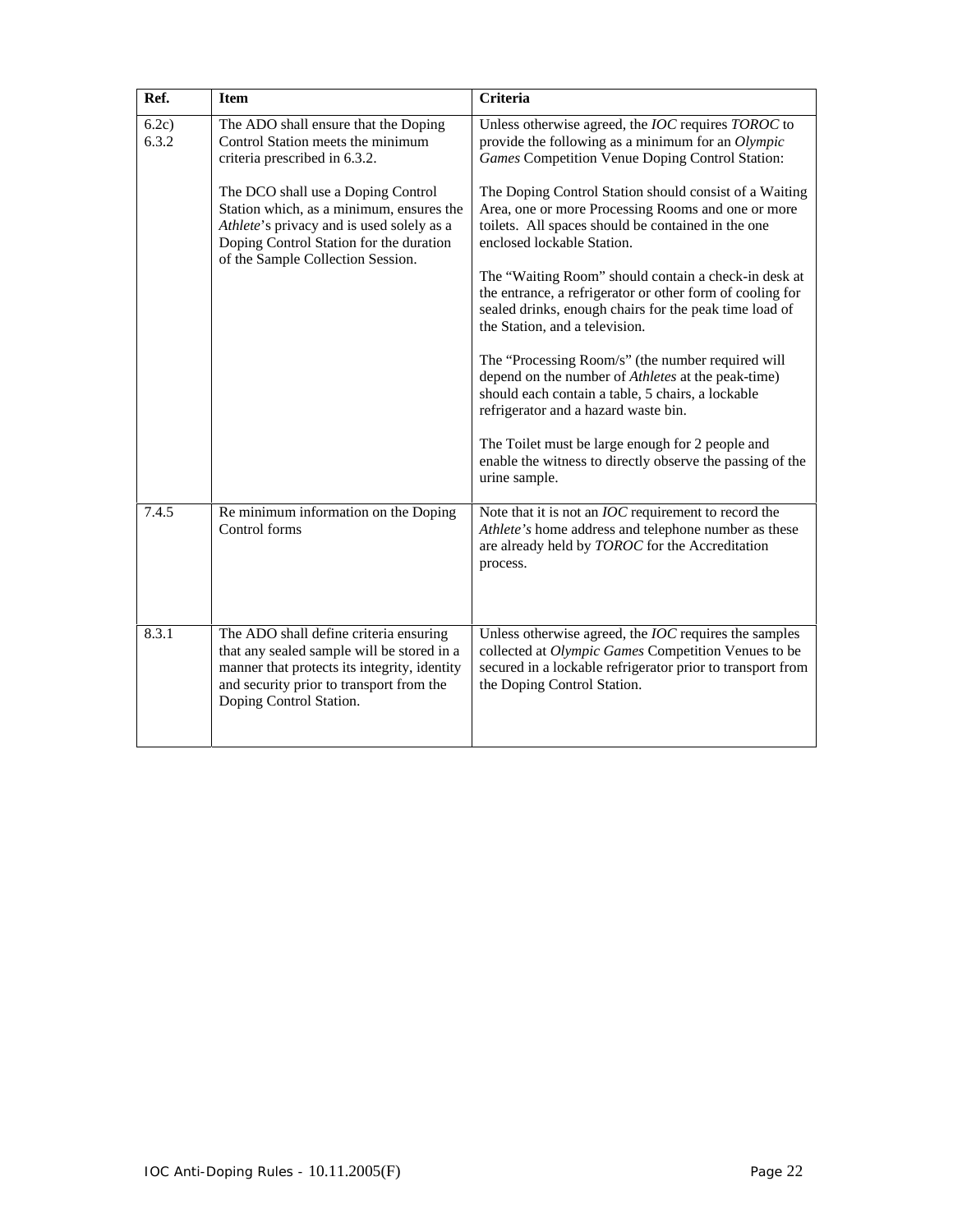| Ref.                                | <b>Item</b>                                                                                                                                                                                                                                                                                                                                                                                                                                                                                                     | <b>Criteria</b>                                                                                                                                                                                                                                                                                                                                                                                                                                                                                                                                            |
|-------------------------------------|-----------------------------------------------------------------------------------------------------------------------------------------------------------------------------------------------------------------------------------------------------------------------------------------------------------------------------------------------------------------------------------------------------------------------------------------------------------------------------------------------------------------|------------------------------------------------------------------------------------------------------------------------------------------------------------------------------------------------------------------------------------------------------------------------------------------------------------------------------------------------------------------------------------------------------------------------------------------------------------------------------------------------------------------------------------------------------------|
| Annex F<br>F <sub>.3</sub><br>F.4.1 | Samples that do not meet the laboratory<br>pH or Specific Gravity guidelines.<br>The ADO is responsible for establishing<br>criteria for the number of additional<br>Samples to be collected at the Athlete's<br>Sample Collection Session. If the<br>additional Sample/s collected do not<br>meet the relevant laboratory's guidelines<br>for analysis, the ADO is responsible for<br>scheduling a new sample Collection<br>Session for the Athlete and, if required,<br>taking subsequent appropriate action. | The <i>IOC</i> will determine with the contracted laboratory<br>and TOROC whether pH and specific gravity readings<br>will be required to be taken at the time of sample<br>collection.<br>The <i>IOC</i> requires one (1) additional sample to be<br>collected from an <i>Athlete</i> in the event of an initial<br>sample being outside the laboratory requirements.<br>In the event that additional laboratories are required to<br>be used for the Olympic Games Doping Control<br>Program they will be required to use the same agreed<br>guidelines. |
| Annex G                             | <b>Sample Collection Personnel</b><br>Requirements<br>The ADO shall determine the necessary<br>competence and qualification<br>requirements for the positions of Doping<br>Control Officer, Chaperone and Blood<br>Collection Official. The ADO shall<br>develop duty statements for all Sample<br>Collection Personnel that outline their<br>respective responsibilities.                                                                                                                                      | The IOC shall approve TOROC's use of existing anti-<br>doping personnel in the host country and the plans for<br>the recruitment and training of additional personnel<br>required to conduct the Games anti-doping program.                                                                                                                                                                                                                                                                                                                                |

# **VIOLATION OF PROCEDURES AND GENERAL PROVISIONS**:

No violation of the procedures and general provisions contained in this Appendix can be invoked if the *Athlete* or other *Person* involved has not been prejudiced by such violation.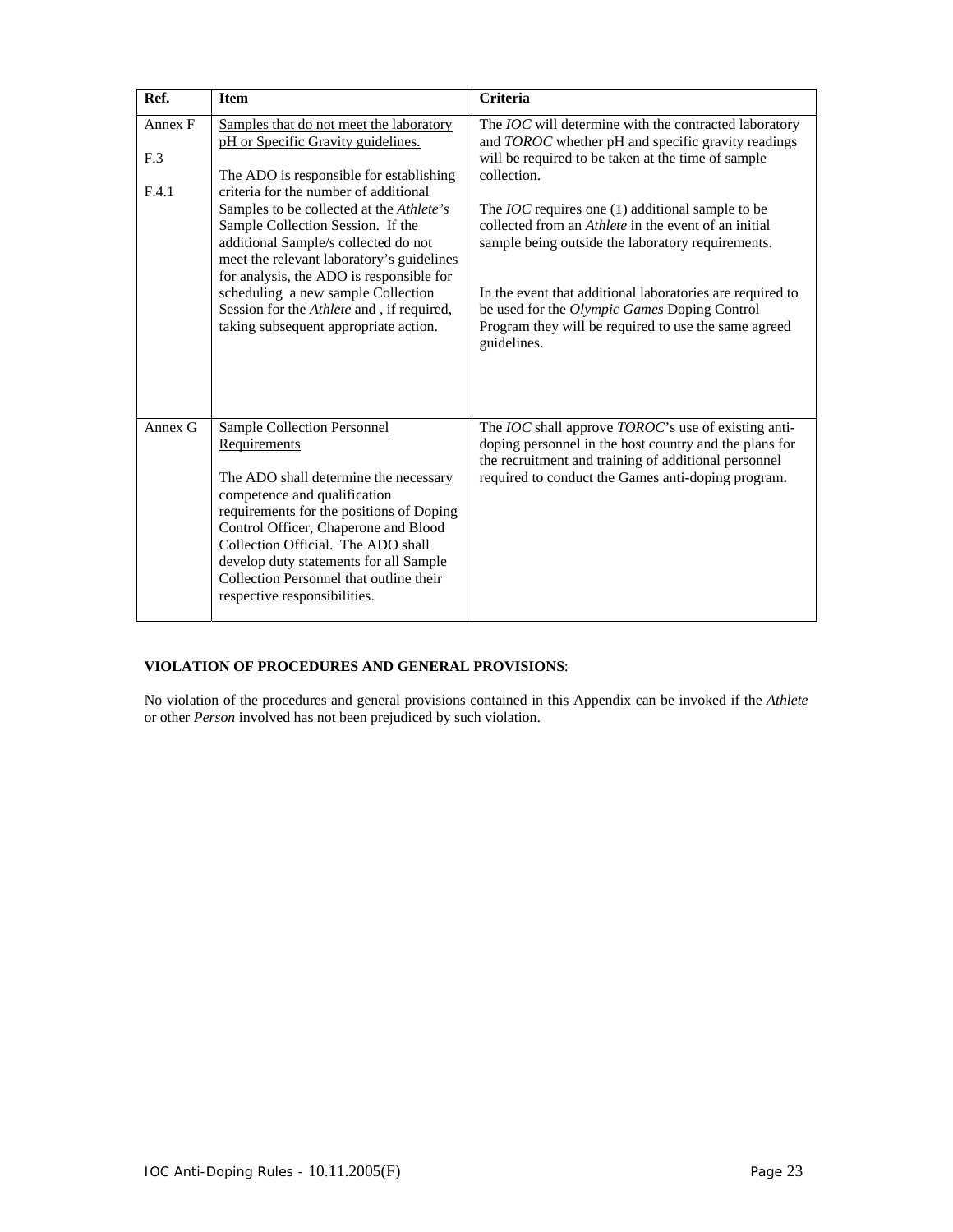# **APPENDIX 3 – TECHNICAL PROCEDURES RELATING TO DOPING CONTROL (referred to in Article 5.3)**

### **1. Outline of Turin 2006 Olympic Games Doping Control Program**

The meaning of the capitalised terms (appearing in italics) contained in this Appendix are defined in the relevant International Standard or in Appendix 1 to the *Rules*.

The *Period of the Olympic Games* is defined as "the period commencing on the date of the opening of the Olympic village for the *Olympic Games*, namely, 31 January 2006, up until and including the day of the closing ceremony of the *Olympic Games*, namely, 26 February 2006".

*Athletes* entered at the Games may be tested by the International Olympic Committee (IOC) from 31 January 2006, regardless of their location.

The IOC Medical Commission (IOC MC) is responsible for overseeing the *Doping Control* program on behalf of the IOC.

The Turin Organizing Committee (TOROC) and, more specifically, TOROC Medical Services, are responsible to setting up the infrastructure to enable the *Doping Control* samples to be collected and analysed in accordance with the IOC Anti-Doping Rules applicable to the XX Olympic Winter Games in Turin, 2006 ("*Rules*"). The primary objective of TOROC *Doping Control* Function is to ensure the safe chain of custody of both the Athlete and the sample throughout the *Doping Control* process.

The IOC Medical Director and the Head of TOROC *Doping Control* Function provide the link between IOC MC and TOROC Medical Services.

During the *Period of the Olympic Games*, the IOC Medical Director will operate from the IOC MC offices located at Lingotto's headquarters and the Head of TOROC *Doping Control* Function will manage the *Doping Control* operations from the *Doping Control* Command Center, located at Lingotto's headquarters too.

The *World Anti-Doping Agency (WADA)* will appoint a team of International Independent Observers who will observe all aspects of *Doping Control*.

Biological samples, including urine and blood, will be collected from selected *Athletes* between 31 January and 26 February 2006.

The IOC/TOROC/WADA task force will coordinate the *Doping Control* program conducted prior to or after an *Athlete's Competition* (excluding the *Doping Control* conducted in association with the actual *Competition*). TOROC *Doping Control* Function will be the exclusive service provider for sample collection at all Olympic venues. *Athletes* staying or training in non-Olympic venues within the Italian territory or outside Italy may be tested by WADA and WADA's contracted service providers with a letter of authority from the IOC.

Samples collected under the IOC jurisdiction in Italy will be analysed in accordance with the Prohibited List at the "A. Bertinaria" *Doping Control* Laboratory of Orbassano, which is a WADA temporary accredited laboratory in Italy. The results of the tests will be reported to the Chair of the IOC MC directly from the *Doping Control* Laboratory. For the period of 31 January 2006 until the last results from the *Period of the Olympic Games*, the results will also be provided to the Head of the Independent Observer Team.

Generally, negative results will be provided in 24 hours and it is expected that the positive results will be provided in 48 hours, with the exception of the EPO test results, which will be provided in 72 hours.

Samples collected outside of Italy may be analysed at any WADA accredited laboratory as determined by the IOC/TOROC/WADA task force. The results of the tests will be provided to the Chair of the IOC MC directly from the accredited laboratory.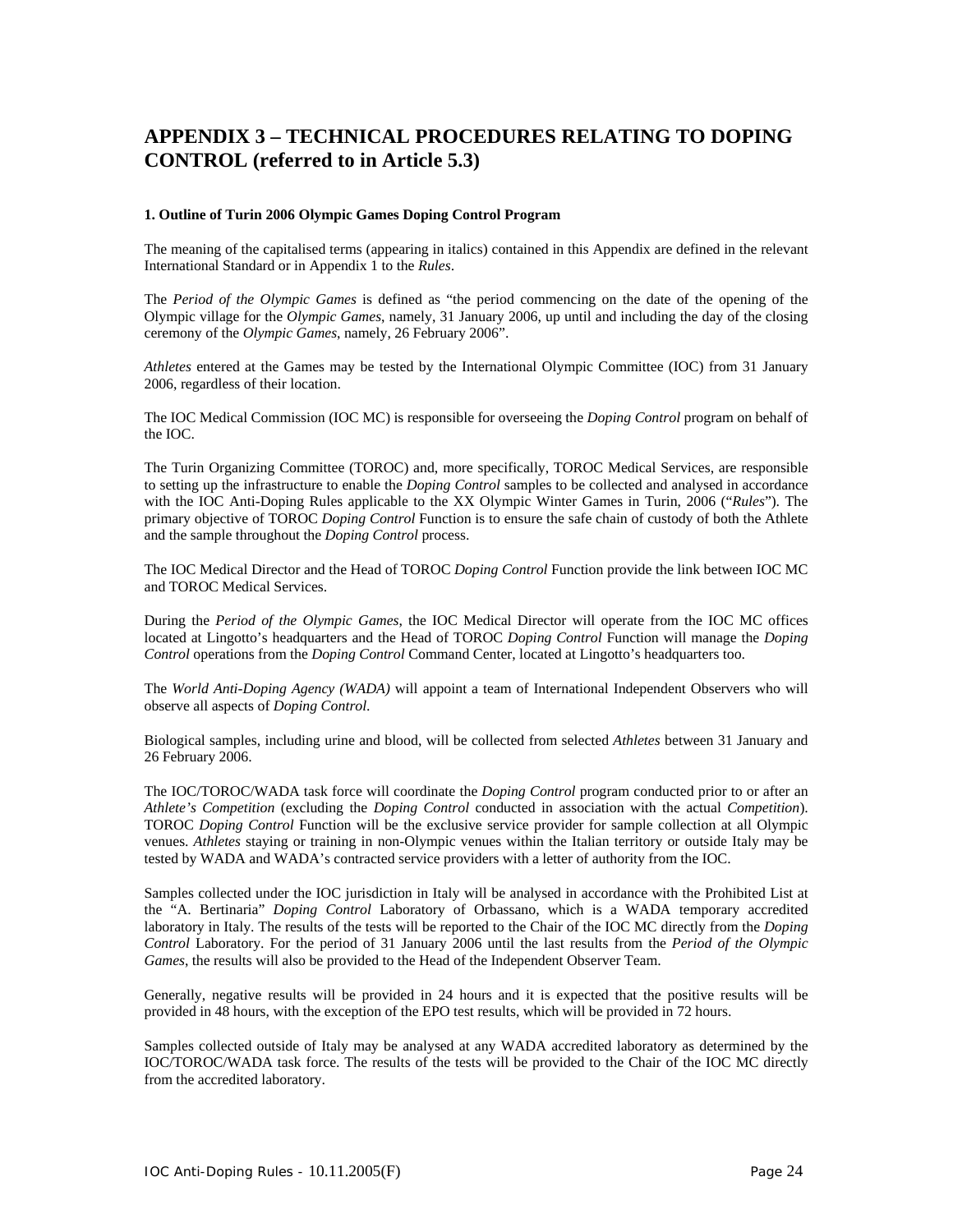In any case WADA will receive all results from "A. Bertinaria" *Doping Control* Laboratory of Orbassano and any other accredited laboratory, in accordance with the requirements of the World Anti-Doping Code ("*Code*") and the International Standard for Laboratories.

### *2. Prohibited Substances and Methods*

The Prohibited List, an International Standard of the Code, in force during the *Period of the Olympic Games*, lists the substances and methods prohibited for the Turin 2006 Olympic Games. The reference list will be the version which will be published on 1 January 2006.

It is important to note that all samples collected on behalf of the IOC from the opening of the Olympic village on 31 January 2006 until and including the closing ceremony of the *Olympic Games* will be analysed for the substances and methods prohibited "In Competition".

#### *3. Medications*

It is the responsibility of the *Athlete* to determine whether a substance s/he is using or considering using is prohibited.

Before and during the *Period of the Olympic Games, Athletes* are strongly advised to check the status of the medications (and the need for a Therapeutic Use Exemption) they are using or considering using with their own team doctors. If further clarification is required, the *Athlete* should check with the Pharmacy or the IOC MC office in the Polyclinic located in the Olympic villages.

#### *4. Therapeutic use exemptions*

In case of medical necessity, any *Athlete* eligible to take part in the *Olympic Games* must be in possession of a *Therapeutic Use Exemption* (TUE).

During the *Period of the Olympic Games* the IOC will be considered as an Anti-Doping Organisation, with the corresponding responsibilities in terms of TUE. Consequently, all TUE requests will have to be made using the standard forms which can be downloaded from the IOC's and WADA's website. A dedicated mailbox will be present in each Polyclinic for late TUE submission. The DCO on duty in the *Doping Control* Station of each Olympic village will be responsible of bringing the forms from the mailbox to the IOC MC Office daily.

### *5. Turin 2006 Olympic Games Doping Control Procedures*

The sampling procedures outlined below apply to all *Doping Control* conducted in relation to the *Olympic Games* at Olympic venues. This includes how *Athletes* will be selected and notified for *Doping Control*; sample collection procedures for both urine and blood sampling; transport of samples to the Laboratory.

Moreover, all *Doping Control* conducted outside of Olympic venues will be conducted in conformity with the procedures described below and the International Standard for Testing.

### *5.1 PREPARATION FOR THE SAMPLE COLLECTION PROCESS*

### *5.1.1 Collection of Whereabouts information*

The IOC/TOROC/WADA task force requires each NOC after consulting relevant IFs to identify a *Registered Testing Pool* of the *Athletes* who are potentially going to compete at the *Olympic Games*. The NOC must provide the IOC/TOROC/WADA task force with name and contact information of the appointed person who will be responsible for providing throughout the *Period of the Olympic Games* detailed information about the intended location/s of their *Athletes* from the date of the Opening of the Olympic village (31 January 2006) until the closing ceremony (26 February 2006). The NOC may revise its *Registered Testing Pool* from time to time as appropriate.

The NOCs are expected to monitor and manage the whereabouts information for all *Athletes* in the *Registered Testing Pool,* specifying on a daily basis the locations and times where the *Athlete* will be residing, training, and competing. *Athletes* shall update this information with their NOC as necessary so that it is current at all times. The ultimate responsibility for providing whereabouts information rests with each *Athlete*; however, it shall be the responsibility of each NOC to obtain whereabouts information as requested by the IOC.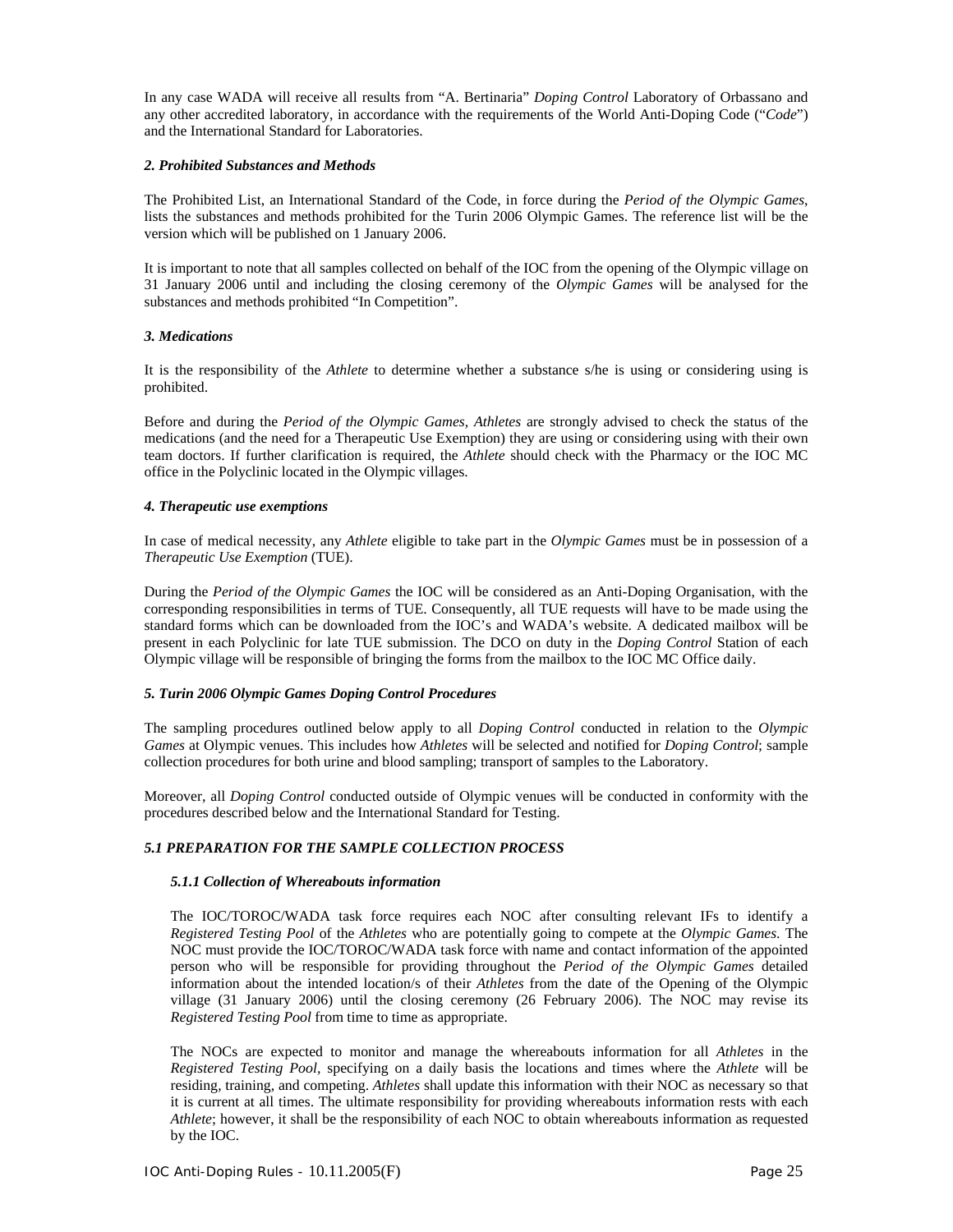### *5.1.2 Authorised Access to the Doping Control Stations*

A *Doping Control* Station will be established at each *Competition* venue, at each Olympic village, and at the Medal Plaza. The *Doping Control* Officer (DCO) is responsible of managing the *Doping Control* operations and the *Doping Control* personnel at a venue and in the *Doping Control* Station.

When in operation, access to each Station will be restricted to those people involved with the *Doping Control* process: all other persons must be authorised by the DCO to enter the Station.

The IOC MC members or representatives will be issued with permanent *Doping Control* Access Passes valid for all Olympic venues and may attend any *Doping Control* Station at any time to review the *Doping Control* operations and processes.

The IF *Doping Control* representatives will be issued with permanent *Doping Control* Access Passes and will have access to the *Doping Control* Station(s) for their sport and attend or be present for any or all of the *Doping Control* operations and processes.

The WADA Independent Observers will be issued with permanent *Doping Control* Access Passes valid for all Olympic venues and may attend any *Doping Control* Station at any time to review the *Doping Control* operations and processes.

The *Athlete* is entitled to be accompanied by an accredited representative and/or interpreter. This *Athlete* representative must be in the possession of a valid *Olympic* identity and accreditation card.

The *Doping Control* personnel and representatives referred to may be present for all aspects of the sample collection and sealing processes except for during urination. The DCO who will be of the same gender as the *Athlete* will observe the *Athlete* passing a urine sample, with the exception of a *Minor Athlete* (under 18 years of age). A *Minor Athlete*'s entitlement, and the witnessing DCO's entitlement, is to have a representative, observe the witnessing DCO when the *Minor Athlete* is passing a urine sample, but without the representative directly observing the passing of the sample unless requested to do so by the *Minor Athlete*.

Phlebotomists will have access to the *Doping Control* Station located in the Olympic villages, where they will perform the blood sampling.

Photographs, video or tape recordings may only be taken inside the *Doping Control* Station with the permission of the DCO and only when the Station is not in operation. No photographs, video or tape recordings may be taken once the Station is in operation.

Mobile phones may be used as phones but not cameras in the waiting room; however, all mobile phones must be turned off in the Sample Processing Room.

#### *5.1.3 Sample Collection Equipment*

The primary urine sample collection equipment to be used is the Bereg Kit, which has a unique numbering system on all bottles and containers; is tamper proof and ensures that there is no identity of the *Athlete* evident from the equipment sent to the Laboratory.

The *Doping Control* Station will contain a supply of Collection Vessels, Bereg Kits and *partial sample* Kits enabling the *Athlete* to make a choice of appropriate equipment. If the *Athlete* is not satisfied with the selected equipment, s/he may select another. If the *Athlete* is not satisfied with any of the equipment available for selection, this shall be recorded by the DCO on the *Doping Control* Official Record. If the DCO does not agree with the *Athlete's* opinion that the equipment available for the selection is unsatisfactory, the DCO shall instruct the *Athlete* to proceed with the Sample Collection Session.

The primary blood sample collection equipment to be used is the Bereg Kit (small), which has a unique numbering system on all vacutainers and containers, is tamper proof and ensures that there is no identity of the *Athlete* evident from the equipment sent to the Laboratory.

The *Doping Control* Station will contain a supply of butterfly needles, vacutainers, and Bereg Kits enabling the *Athlete* to make a choice of appropriate equipment.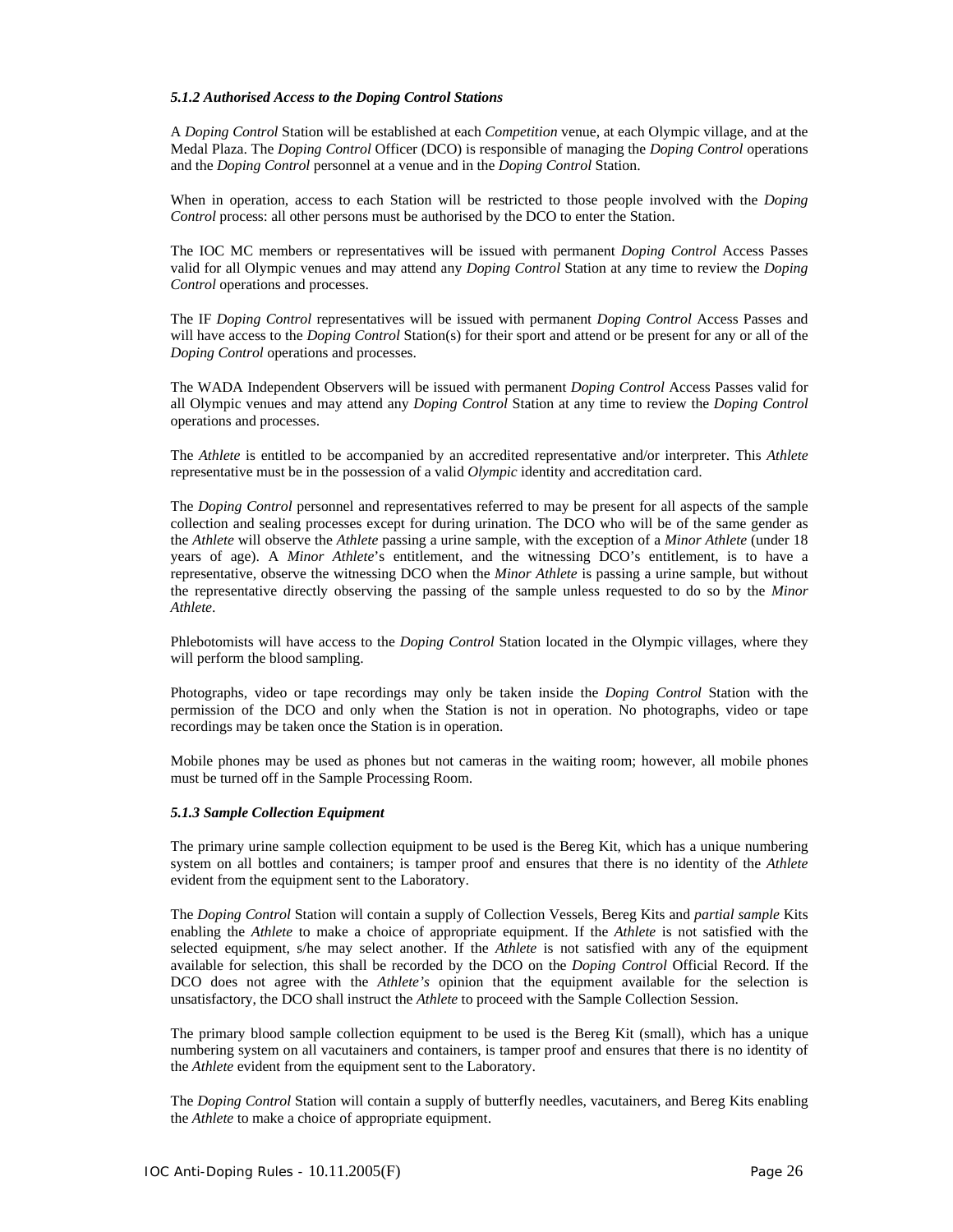### *5.2 SELECTION OF ATHLETES*

*Doping Controls* involving urine and blood may be undertaken in all sports.

In accordance with the requirements of the *Rules*, the IOC MC and TOROC, in consultation with each IF, and with WADA, where relevant, shall select *Athletes* for sample collection using target testing and weighted selections as well as random selection methods or selection on the basis of finish position.

The IOC MC shall have the right to request, without justifying the reason, that any *Athlete* undergoes a *Doping Control* at any time during the *Period of the Olympic Games*.

An *Athlete* may be subject to *Doping Control* on more than one occasion during the *Period of the Olympic Games*, but no more than one control per day.

Following the selection of an *Athlete* for sample collection and prior to notification of the *Athlete*, the IOC MC and TOROC shall ensure *Athlete* selection decisions are disclosed only to those who need to know in order to ensure the *Athlete* can be notified and tested on a *no advance notice* basis, where possible.

The following criteria will be adopted for the selection of *Ranking Test* on urine samples:

- Individual *Competitions*: top five athletes plus two randomly selected *Athletes*.
- Pursuit, Relay and Team Sprint *Competitions*: one randomly selected *Athlete* in all top five teams plus one randomly selected *Athlete* in the two randomly selected teams.
- Team *Competitions*:

### *Curling:*

| Curling:           |                                                                                    |
|--------------------|------------------------------------------------------------------------------------|
|                    | Round robins: in each <i>Competition</i> day the sessions starting at 9.00 a.m.    |
|                    | and the session starting at 2.00 p.m will be tested (two sessions out of           |
|                    | three programmed per day). In each of these sessions a sheet of ice will           |
|                    | be randomly selected among the four; one <i>Athlete</i> will be randomly           |
|                    | selected in each of the two teams.                                                 |
|                    | Tie-breakers will not be tested.                                                   |
|                    | Semi-finals: two <i>Athletes</i> per team will be randomly selected.               |
|                    | Finals: four <i>Athletes</i> per team will be randomly selected.                   |
| <i>Ice hockey:</i> |                                                                                    |
|                    | Preliminary <i>Competitions</i> : each day two male <i>Competitions</i> and/or two |
|                    | female <i>Competitions</i> will be randomly selected, one <i>Athlete</i> per team  |
|                    | will be randomly selected for testing.                                             |
|                    | Semifinals: two <i>Athletes</i> randomly selected per team.                        |

Finals: four *Athletes* randomly selected per team.

- EPO Tests: All three medallists plus *Athlete(s)* randomly selected by the IOC MC.

Both urine (including EPO tests) and blood (HBOCs/Transfusions and hGH) *Random Tests* will be performed from 31 January to 26 February 2006.

Health blood controls will be performed by each IF, using their own equipment and their own technicians, under IF responsibility. Additional EPO test and blood test for transfusion and HBOCs will be performed by IOC/TOROC following the IF official communication in case of result exceeding the threshold limit.

### *5.3 NOTIFICATION OF ATHLETES*

Notification may take place in Turin or anywhere else in the world where *Athletes* are living, training or competing between 31 January and 26 February 2006.

The *Athlete* shall be the first person notified that s/he has been selected for sample collection except where prior contact with a third party is required. When notifying an *Athlete* who is *Minor* (under 18 years of age) that s/he has been selected for testing, the DCO/Escort will, where possible, also notify a third party (e.g. coach, team manager) of the *Athlete's* selection and the *Athlete's* rights and responsibilities. Language specialists will be provided when possible.

*Athletes* selected for testing will generally be notified with *no advance notice*.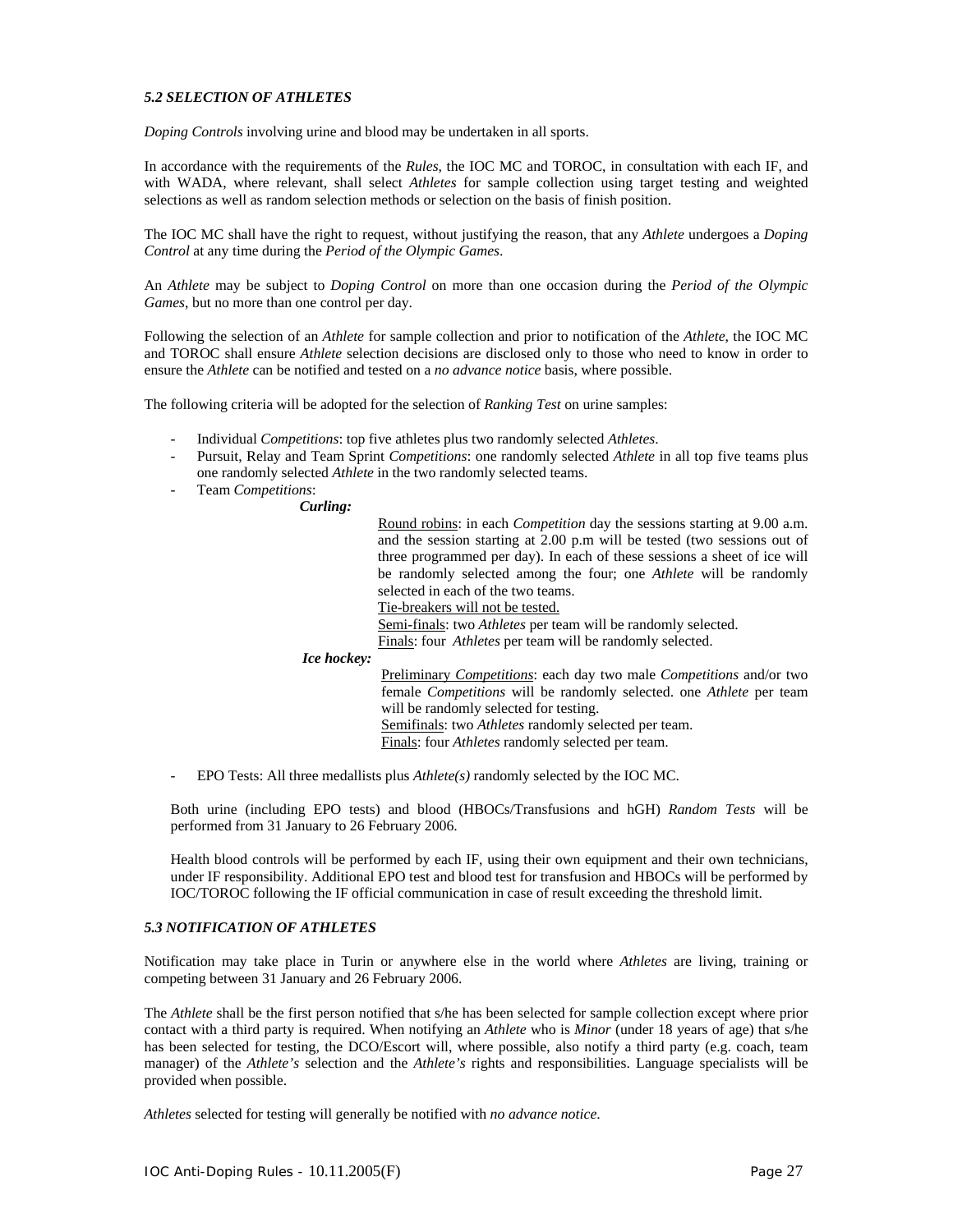Where relevant, the DCO and/or designated Escort will use the whereabouts information provided by the NOC to locate the *Athlete*. Any *Athlete* in the Registered Testing Pool who is unavailable for testing on two attempts shall be considered to have committed an anti-doping rule violation. For each attempt, the DCO shall visit all locations during the times specified by the *Athlete* for that date and shall stay no less than two hours at each location.

If the DCO is unable to locate the *Athlete* after two attempts using the provided whereabouts information, the DCO will report the situation to the Head of TOROC *Doping Control* Function, who will inform the IOC Medical Director, and commence proceedings for an anti-doping rule violation.

DCOs and Escorts will carry their Olympic identity and accreditation card or other official identity document with photo if the Notification is occurring at non-Olympic venues. The *Athletes* will be asked to provide their accreditation card to the Escort as part of the *Doping Control* notification process, before signing the Notification Form.

If the *Athlete* is tested in a non-Olympic venue and does not yet have the Olympic identity and accreditation card, then another reliable form of satisfactory photo identification will be required (e.g. passport).

Immediately after the completion or the determination of the final results for a *Competition*, the Escort shall present the *Athlete* selected for *Doping Control* with a *Doping Control* Notification. Language specialists will be provided if required wherever possible.

If an *Athlete* is participating in further competitions on the same day, reasonable efforts shall be made so that s/he will be notified at the end of her/his competition schedule for that day.

The *Athlete* will be presented with a *Doping Control* Notification which will indicate whether the *Athlete* is required to undergo urine and/or blood collection. The *Doping Control* Notification will include the *Athlete's* name and accreditation number (or other reliable photo identification), and a statement that an *Athlete* representative may be present with the *Athlete* during the *Doping Control* process. The *Doping Control* Notification will also warn about the possible consequences of any failure by the *Athlete* to report to the *Doping Control* Station within the given time limit. The *Athlete* will be required to sign the *Doping Control* Notification and the Escort shall enter the time of notification and required reporting time.

The *Athlete's* representative is not required to be present during the notification process, and notification cannot be delayed waiting for the *Athlete's* representative.

The *Doping Control* Notification shall be in four copies: one copy to be given to the *Athlete*; the original and one copy provided to IOC MC Director, who will forward a copy to the Chair of the Independent Observer Team and one copy to be kept by TOROC.

The Escort shall retain possession of the *Athlete's* Olympic identity and accreditation card or other reliable photo identification provided by the *Athlete* and gives the *Athlete* a *Doping Control* Access Pass, which provides access to the *Doping Control* Station.

Once the *Athlete* has signed the *Doping Control* Notification, s/he must comply with the directions of the Escort and may only perform activities that enable the Escort to maintain observation of the *Athlete* at all times and, where possible, be physically beside the *Athlete*.

The *Athlete* will be responsible for the security and integrity of drinks once opened as well as any other drinks or food that the *Athlete* chooses to consume.

If the *Athlete* refuses to accept or sign the *Doping Control* Notification, the DCO/Escort will inform the *Athlete* of the consequences of a failure to comply with a request. If the *Athlete* still refuses to accept or sign the *Doping Control* Notification, this fact shall be noted on the *Doping Control* Notification, and be signed by the DCO.

The DCO will inform the Head of TOROC *Doping Control* Function, who will inform the Chair of the IOC MC, through the IOC MC Director.

### *5.4 REPORTING TO THE DOPING CONTROL STATION*

The *Athlete* shall report with her/his *Doping Control* Access Pass to the *Doping Control* Station as soon as possible, but in any event, no later than 60 minutes after the time of notification (as specified on the *Doping*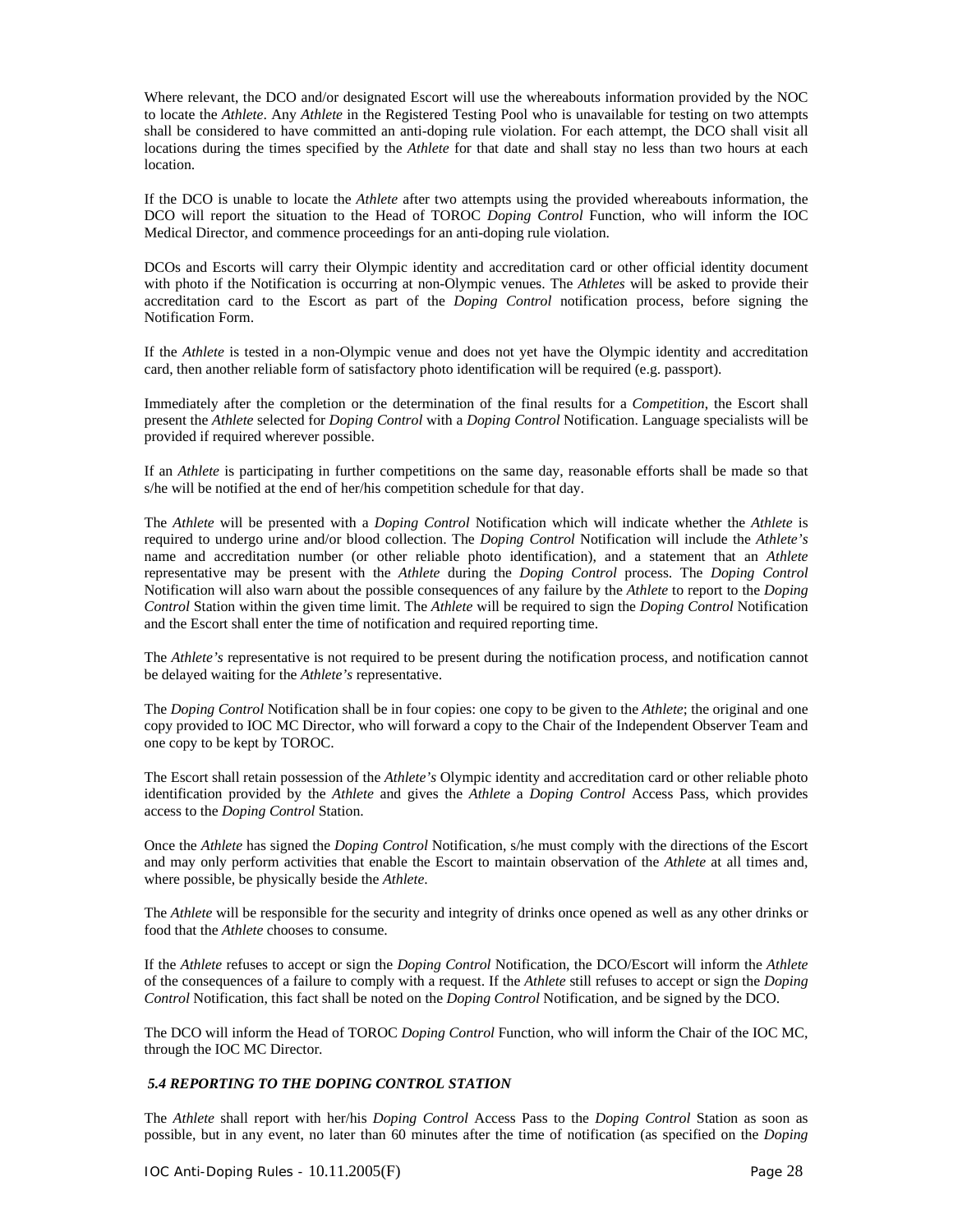*Control* Notification). Where notified in person for urine collection the Escort will accompany the *Athlete* to the *Doping Control* Station. If there is no *Doping Control* Station at the notification location of the *Athlete*, s/he will be transported to the *Doping Control* Station or the place designated as such and will be accompanied by the Escort or the person who has notified her/him at all times.

The Notification for ranking blood sampling will be performed immediately following the end of the urine sampling procedure: the *Athlete* will receive an appointment for reporting to the *Doping Control* Station of the relative Polyclinic for the blood sampling procedure. *Athletes* may choose to go to the Polyclinic the evening after the completion of the urine sampling at the end of the competition until 22,00 hours or in the morning from 08:00 hours. An Escort will not necessarily accompany the *Athlete* during this time. The NOC will be responsible for transporting the *Athlete* to and from the polyclinic. The *Athlete* will be responsible for reporting to the *Doping Control* station within the required time as indicated in the WADA International Standard for Testing.

The DCO/Escort shall consider any reasonable request by the *Athlete* to delay reporting to the *Doping Control* Station or request to leave the Station after checking in if the request relates to one or more of the activities listed in the International Standard for Testing.

A DCO/Escort shall reject a request for delay from an *Athlete* if it will not be possible for the *Athlete* to be continuously chaperoned.

If it is agreed that the *Athlete* can leave the *Doping Control* Station, the Escort will Escort the *Athlete* and carry the *Athlete's* Olympic identity and accreditation card.

Regardless of the delay, it is a requirement that the first urine sample post-notification shall be collected and the *Athlete* should not urinate between Notification and providing a sample for *Doping Control* purposes.

The DCO shall document the reasons for any delay that may require further investigation by the IOC MC.

Upon arrival at the *Doping Control* Station, the *Athlete* will be required to show her/his *Doping Control* Access Pass and be signed in prior to being allowed entry into the waiting room. The *Athlete's* identity will be verified by means of the photo, name, and accreditation number on her/his Olympic identity and accreditation card. The actual time of arrival will be recorded at the check-in desk and on the Notification.

It is recommended that the *Athlete* representative accompany the *Athlete* to the *Doping Control* Station. In the case of a *Minor*, s/he must have an *Athlete* representative. The *Athlete* representative shall be given a *Doping Control* Access Pass and will be registered upon entrance to the *Doping Control* Station.

Any personal belongings that the *Athlete* or the *Athlete* representative bring with them (clothing, bags, etc.) may be examined by the DCO after approval from the IOC MC representative upon entering and leaving the *Doping Control* Station for evidence of manipulation or other anti-doping rule violations.

The *Athlete* and the *Athlete* representative shall remain in the waiting room under the supervision of the DCO or her/his designee until the *Athlete* indicates s/he is ready to provide the urine sample (in the case of urine collection) or the *Athlete* is called into the Venipuncture Area (in the case of blood collection).

In the event that an *Athlete* urgently needs to provide the urine sample but is required for a Medal Ceremony and there is no time to complete the full doping control sealing process and completion of the *Doping Control* Official Record, a *partial sample* process (see paragraph 5.5.5 below) will be undertaken with the *Athlete* returning to the *Doping Control* Station after the Medal Ceremony to complete the sealing and documentation processes.

Should the *Athlete* fail to report to the *Doping Control* Station, this fact shall be noted on the *Doping Control* Notification and be signed by the DCO, the IOC MC representative (if present), and the IF representative (if present).

The IOC MC representative shall promptly inform the Chair of the IOC MC and the IOC Medical Director of the situation. If the IOC MC representative is not present, the DCO will inform the Head of TOROC *Doping Control* Function, who will inform the Chair of the IOC MC, through the IOC MC Director, who shall decide on the further steps to be taken.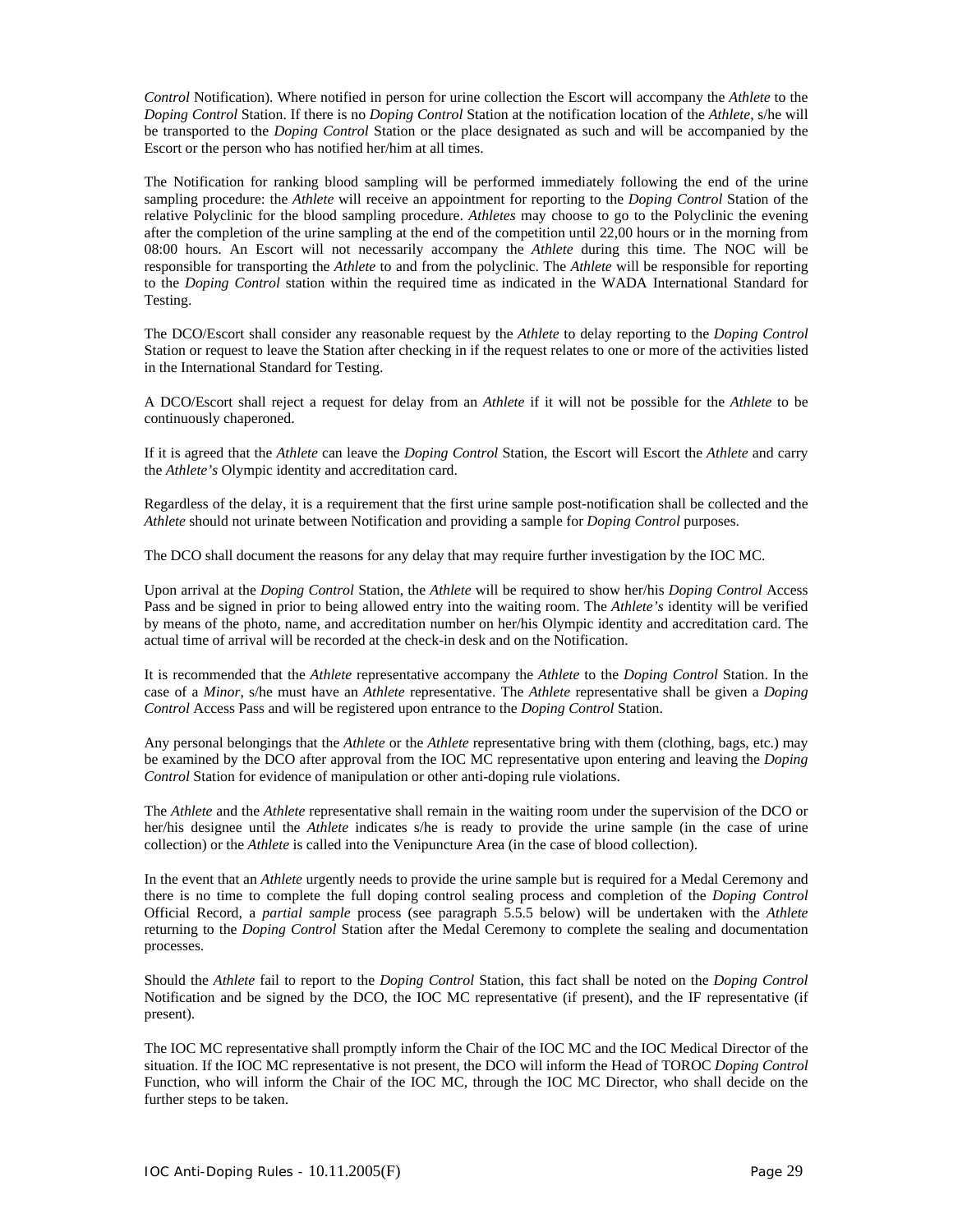Should the *Athlete* report to the *Doping Control* Station later than one hour after the time of Notification or later than the agreed reporting time, the actual time of reporting should be noted on the Notification. In any event, if the *Athlete* has been continuously chaperoned the sample collection procedure shall still be carried out. This incident should be included in the report to the Head of TOROC *Doping Control* Function, who will inform the Chair of the IOC MC, through the IOC MC Director, who shall decide on any further steps to be taken.

### *5.5 URINE SAMPLE COLLECTION PROCEDURE*

### *5.5.1 Provision of the urine sample*

When the *Athlete* indicates s/he is ready to provide the sample, s/he will be directed into the *Sample Processing Room*. Only one *Athlete* at a time shall be called into a *Sample Processing Room*.

The DCO shall inform the *Athlete* about the procedures that are about to be undertaken, as follows. The *Athlete* shall select a sealed collection vessel, visually check that it is empty and clean, proceed to the toilet and urinate a minimum of 75 ml or, if the *Athlete* has been selected for an EPO test, a minimum of 100 ml into the collection vessel under the direct observation of a DCO who shall be of the same gender as the *Athlete*. The *Athlete* will be required to remove any clothing (at least pants to knees, shirt to mid-chest, and sleeves rolled up) preventing the DCO's direct observation of the urine sample leaving the *Athlete's* body.

The *Athlete* shall return to the Sample Processing Room with the collection vessel containing the urine and shall maintain control of the sample at all times until it is sealed.

If there are any doubts as to the origin or authenticity of the sample, the *Athlete* shall be asked to provide an additional sample. If the *Athlete* refuses to provide an additional sample, the DCO shall inform the Head of TOROC *Doping Control* Function, who will inform the Chair of the IOC MC, through the IOC MC Director, who shall decide on the further steps to be taken.

### *5.5.2 Sealing of the urine sample*

The DCO shall verify, in full view of the *Athlete*, that the requested minimum urine volume has been provided. If it has, the DCO will direct the *Athlete* to select a sealed Bereg Kit and check the packaging to ensure there is no evidence of tampering. The *Athlete* shall open the kit, remove the bottles, open the sealed wrapping in which the A and B bottles are contained, and place the contents on the table in front of her/him, with the lids of the Bereg bottles facing down. The *Athlete* and the DCO will check that the code numbers on the Bereg Container and the A and B bottles, and lids all match. S/he shall check that the A and B bottles are empty and clean. The DCO will ask the *Athlete* to remove the red plastic ring preventing accidental closure of the bottles.

If the *Athlete* or the DCO finds that the numbers are not the same, or the bottles are nor clean, the DCO shall instruct the *Athlete* to choose another Kit.

The *Athlete* shall pour approximately one third (minimum 25 ml and 40 ml for an EPO Test sample) into bottle B and two thirds (minimum 50 ml and 60 ml for an EPO Test sample) of the urine from the collection vessel into bottle A, as directed by the DCO. If more urine is provided, first the A bottle and then the B bottle will be filled as much as possible, as directed by the DCO. A few drops of urine shall remain in the collection vessel.

Next, the *Athlete* shall close the two Bereg bottles and check that no leakage occurs.

In any event, the DCO shall check, in full view of the *Athlete*, that the bottles have been properly sealed.

The DCO shall record the code number of the A and B bottles on the *Doping Control* Official Record. The *Athlete* or the DCO shall place the A and B bottles into the Bereg Container and close it. The *Athlete* shall check that the code numbers on the Bereg Container are identical to that recorded on the *Doping Control* Official Record.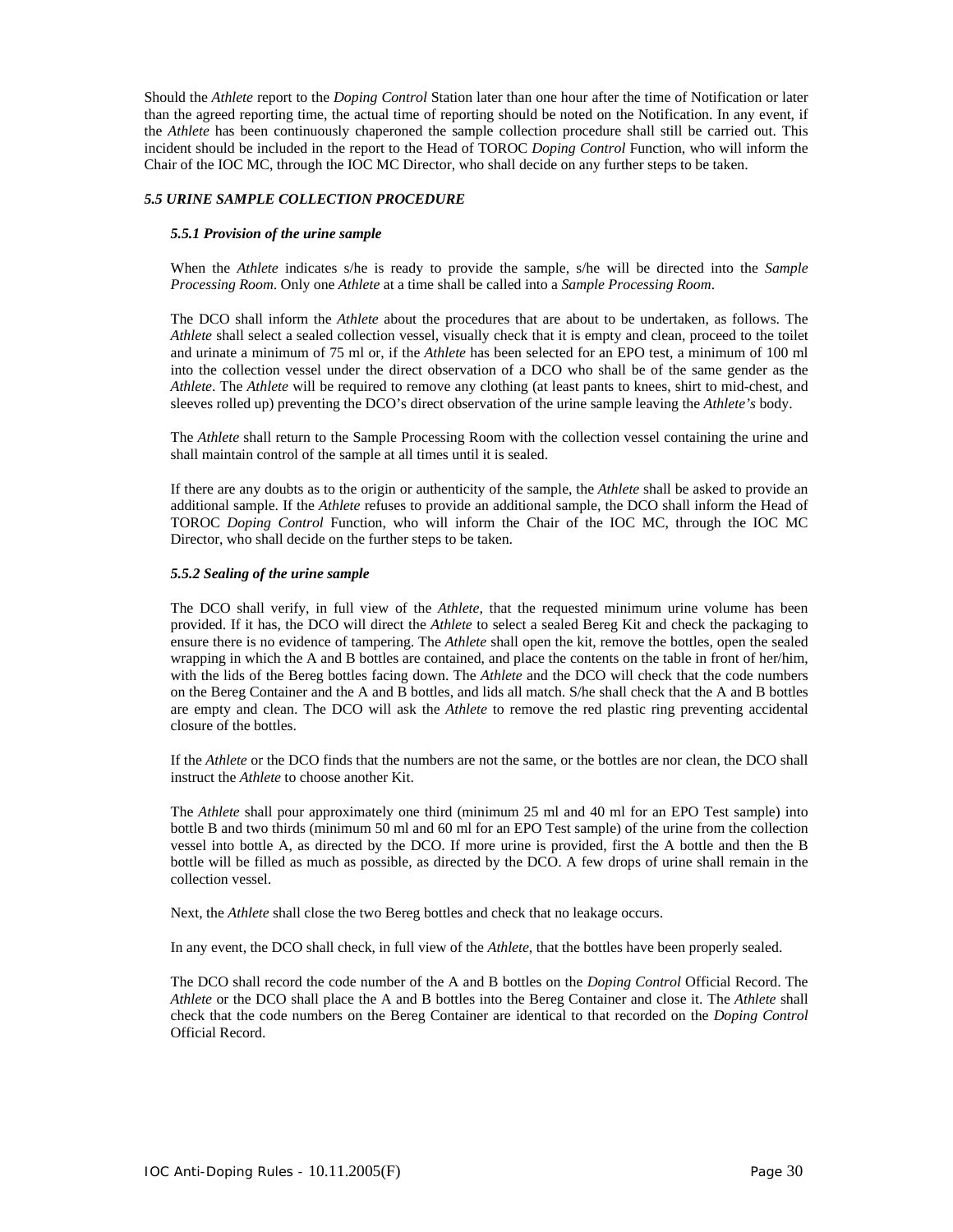### *5.5.3 Preliminary test to determine if the urine meets the laboratory guidelines for specific gravity*

The DCO shall measure the specific gravity of the residual urine left in the collection vessel to determine if the sample is likely to meet the laboratory guidelines. The urine should have a specific gravity of 1.005 or higher using a Refractometer.

If the sample does not meet this specification, an additional sample will be required by the DCO (see paragraph 5.5.6 below).

The DCO shall ensure that any residual urine that will not be sent for analysis is discarded in full view of the *Athlete*.

Please note that the Laboratory does not require a field measurement for pH.

#### *5.5.4 Completion of Doping Control Official Record*

During the sample collection session, the DCO will record the following information on the *Doping Control* Official Record:

- Date and time of sample provision;
- Name of the *Athlete*;
- Country of the *Athlete*;
- Gender of the *Athlete*;
- Date of birth of the *Athlete*:
- *Athlete's* Games Accreditation Number;
- *Athlete's* sport;
- Venue;
- Sample code number of the Bereg Kit;
- Total volume of the sample;
- Specific gravity reading of the sample;
- Name and signature of the DCO who witnessed the urine sample provision;
- Time, date, sample code number, total volume, specific gravity reading and name and signature of witness for any Additional Sample required;
- Name and signature of the Phlebotomist who collected the blood sample;
- Medications and supplements taken in the preceding three (3) days, and, where relevant, any recent blood transfusion details;
- Time, date, sample code number, volume, and name and signature of witness for any *partial sample* required;
- Any irregularities in procedures;
- Athlete comments or concerns regarding the conduct of the session, if provided;
- Signature of the *Athlete*;
- Name and signature of the *Athlete* representative (if present);
- Name and signature of the DCO:
- Name and signature of the IOC MC representative (if present);
- Name and signature of the IF representative (if present).

The *Athlete* shall certify, by signing the *Doping Control* Official Record, that the entire procedure has been performed in substantial compliance to the above-mentioned procedures.

If the *Athlete* is a *Minor*, the *Athlete* representative shall sign on behalf of the *Athlete*. The *Athlete* shall be given a copy of the *Doping Control* Official Record.

#### *5.5.5 Partial sample*

If the *Athlete* has produced less than the requested urine volume (75 ml or, in the case of an EPO Test, 100 ml) the DCO shall inform the *Athlete* that a further sample shall be collected to meet the laboratory's volume requirements. The *Athlete* will be instructed to temporarily seal the *partial sample* and then wait until further sample can be provided.

The *Athlete* shall select a Bereg Kit, check the packaging and Bereg bottles in the above-mentioned manner (however, without opening the sealed wrapping containing the B bottle) and shall pour the urine from the collection vessel into the A bottle.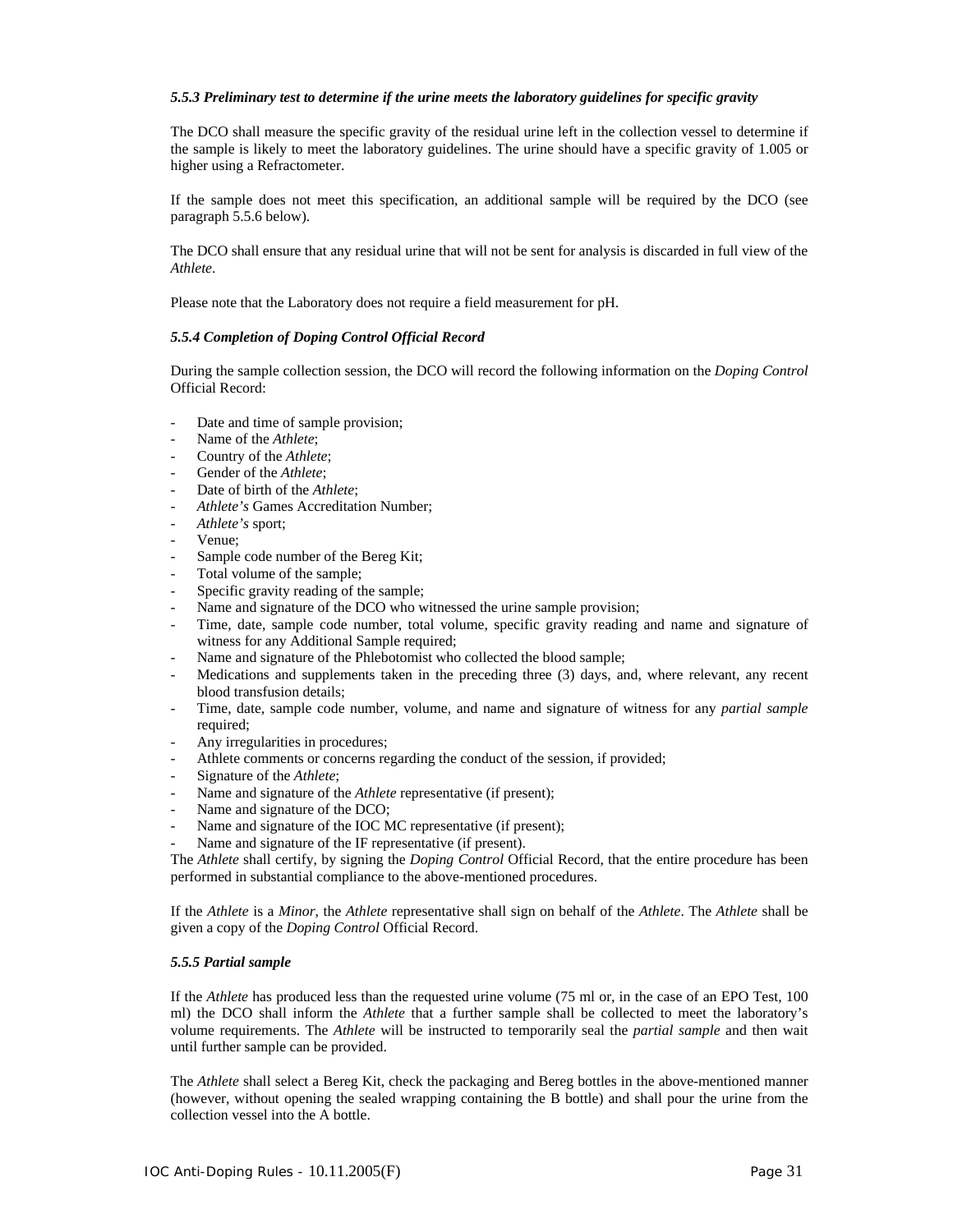The *Athlete* shall then select and open a *partial sample* kit containing one white plastic tap and one individually numbered void tape.

The athlete shall place the A and B bottles into the Bereg Container, seal it, put the Container into the Styrofoam box, and place the void tape upon the box.

The DCO will assist with the procedures outlined.

The urine volume, Bereg Container number, number of the void tape, and date of collection shall be recorded on the *Doping Control* Official record and the *Athlete* shall confirm this by signing the *Doping Control* Official Record. The *Doping Control* Official Record will also be signed by the DCO who has witnessed the *Athlete's* passing of the *partial sample*.

The DCO shall fill the relative form signed by the *Athlete* and the DCO, stating the number of the void tape. The *Athlete* shall return to the waiting room. The Security Bag containing the *partial sample* shall remain under the control of the DCO in the Sample Processing Room, until the *Athlete* is able to provide additional urine.

When the *Athlete* is ready to deliver a further urine sample, s/he shall return to the Sample Processing Room. The DCO shall retrieve the sealed sample already provided and the corresponding paperwork. The DCO shall inform the *Athlete* of the minimum volume of the second or subsequent sample that is still required. The *Athlete* shall then select a new collection vessel and enter the toilet where s/he shall urinate under the direct observation of the DCO who shall be of the same gender as the *Athlete*. The *Athlete* will again be required to remove any clothing preventing the DCO's direct observation of the urine sample leaving the *Athlete's* body.

With the new sample, the *Athlete* shall return to the Sample Processing Room. The DCO and the *Athlete* shall verify that the number on the form and the styrofoam box corresponds to that entered in the *Doping Control* Official Record. Any irregularity with the integrity of the styrofoam box will be recorded by the DCO and investigated for a possible anti-doping rule violation.

The DCO shall then direct the *Athlete* to open the styrofoam box, open the Bereg Container and the A bottle containing the *partial sample* and pour the contents of the A bottle into the collection vessel.

If the combined urine volume is still less than required, the *Athlete* shall pour the sample into the A bottle and reseal the A bottle and the Bereg Container using another *partial sample* Kit. The *Athlete* will repeat these steps until the combined volumes meet the 75 ml or 100 ml requirements.

When the DCO is satisfied that a sufficient volume of urine has been provided, the DCO and the *Athlete* shall again check the integrity of the seal/s on the *partial sample* container/s and the urine sample shall then be processed using the same Bereg Kit in accordance with the procedure outlined above.

#### *5.5.6 Additional urine required*

If the *Athlete* provides a urine sample which has a specific gravity outside the range defined by the Laboratory, the *Athlete* will be required to provide an additional sample. The second sample will be collected and sealed in the same manner as the first. The relevant information will be completed on the *Doping Control* Official Record. Both samples will be sent to the Laboratory for analysis.

If it is determined by the relevant Laboratory that neither of the *Athlete's* samples meet the laboratory's specific gravity requirements for analysis and this is not related to natural causes, the IOC/TOROC shall schedule another sample collection session for the *Athlete* for *Target Testing* as soon as possible.

If the *Target Testing* sample collection also results in samples that do not meet the laboratory's specific gravity requirements for analysis, the IOC shall investigate a possible anti-doping rule violation.

#### *5.5.7 Transfer to Village Polyclinic*

If an *Athlete* cannot complete the sample collection procedure at the *Doping Control* Station within the time limits determined by the DCO, the sample collection may be completed at the Olympic village Polyclinic.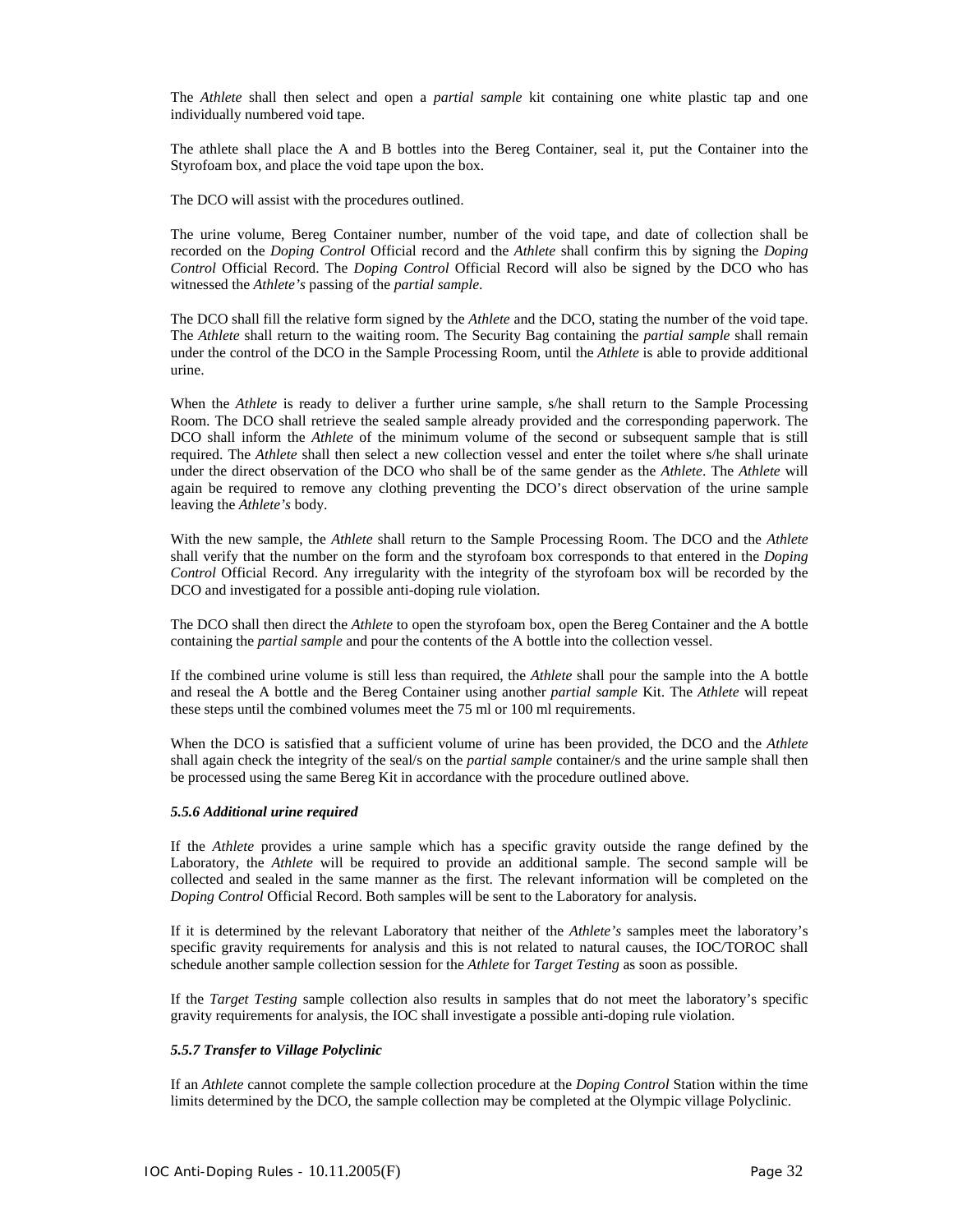A member of the *Doping Control* Team shall accompany the *Athlete* to the Olympic Village Polyclinic. All other representatives may transfer and continue observing the process at the Polyclinic. The DCO shall ensure that all the necessary material for sample collection is available at the Polyclinic. The *Athlete* must comply the directions of the DCO and must remain in the sight of the DCO at all times.

The DCO who completes the procedure at the Polyclinic may not necessarily be the same with the one who started the procedure at the venue.

### *5.6 BLOOD SAMPLE COLLECTION PROCEDURE*

Blood collection will be performed in the *Doping Control* Station by an expert Phlebotomist. The *Athlete* may choose 1 blood kit among at least three blood kits.

The *Athlete* and the DCO will check the integrity of the kit; if either the *Athlete* or the DCO are not satisfied with the integrity of the Kit, the *Athlete* has the right to choose another kit.

The *Athlete* will open the Kit and will verify the code numbers and their correspondence; then s/he places the code numbers on the vacutainer tubes for the blood sample, on the forms and its copies. The *Athlete* will sitdown on the chair and the Phlebotomist will apply a tourniquet to the athlete's upper arm (this will always be the non-dominant arm). A blood sample shall be collected at a time, anyway with no more than three attempts. The skin at the puncture site shall be cleaned with clorexidine; the Phlebotomist shall wait about ten seconds to insert the needle.

The tourniquet must be removed when the needle has been inserted. The Phlebotomist shall collect the amount of blood depending on the type of analysis (two or four or six Vacutainer tubes: A sample and B sample in EDTA, A sample and B sample with clotting gel). After withdrawing the needle from the *Athlete's* arm, the phlebotomist shall place a pad over the puncture site and instruct the Athlete to press firmly on the pad. The *Athlete* is invited to stay some minutes on the chair. The *Athlete* shall place the tubes in the box, checking the code numbers. S/he shall close the box with the seals and put it into the polystyrene foam. Then s/he shall put the box with the samples on whole blood into the fridge and the others samples with clotting gel on a table, under the supervision of the DCO. The samples must stay in vertical position for twenty minutes, before to be centrifuged. When the compilation of the form is finished, the *Athlete* shall leave the *Doping Control* Station. After twenty minutes, the samples shall be centrifuged for ten minutes at 1200 relative centrifugal force, then again in the box and into the fridge. Procedures will then go on in the same way as urine controls.

### *5.7 FAILURE TO COMPLY*

If the *Athlete* refuses to give a sample of urine or blood or acts in a way which may compromise a test, the possible consequences shall be pointed out to her/him by the DCO or the IOC MC representative (if present). If the *Athlete* still refuses, this fact shall be noted in the *Doping Control* Official Record. This shall be signed by the DCO and by the IOC MC representative (if present) and/or by the IF representative (if present). The *Athlete* and the *Athlete* representative may, if they wish, sign the *Doping Control* Official Record.

The IOC MC representative shall promptly inform the Chair of the IOC MC or the IOC Medical Director of the situation. If the IOC MC representative is not present, the DCO will inform the Head of TOROC *Doping Control* Function, who will inform the Chair of the IOC MC, through the IOC Medical Director, who shall decide on the further steps to be taken.

### *5.8 POST COLLECTION ADMINISTRATION AND ARRANGEMENTS*

### *5.8.1 Athlete sign-out*

Once the *Athlete* has been given a copy of the *Doping Control* Official Record and has fulfilled the sample collection requirements, s/he will be escorted back to the check-in desk and will be required to sign-out of the *Doping Control* Station and return to the *Doping Control* Access Pass. The *Athlete's* Olympic identity and accreditation card will be returned.

### *5.8.2 Transportation of Athletes*

After completion of the sample collection procedures, TOROC shall be responsible for the transportation of the *Athletes* from the *Doping Control* Station to the Olympic village.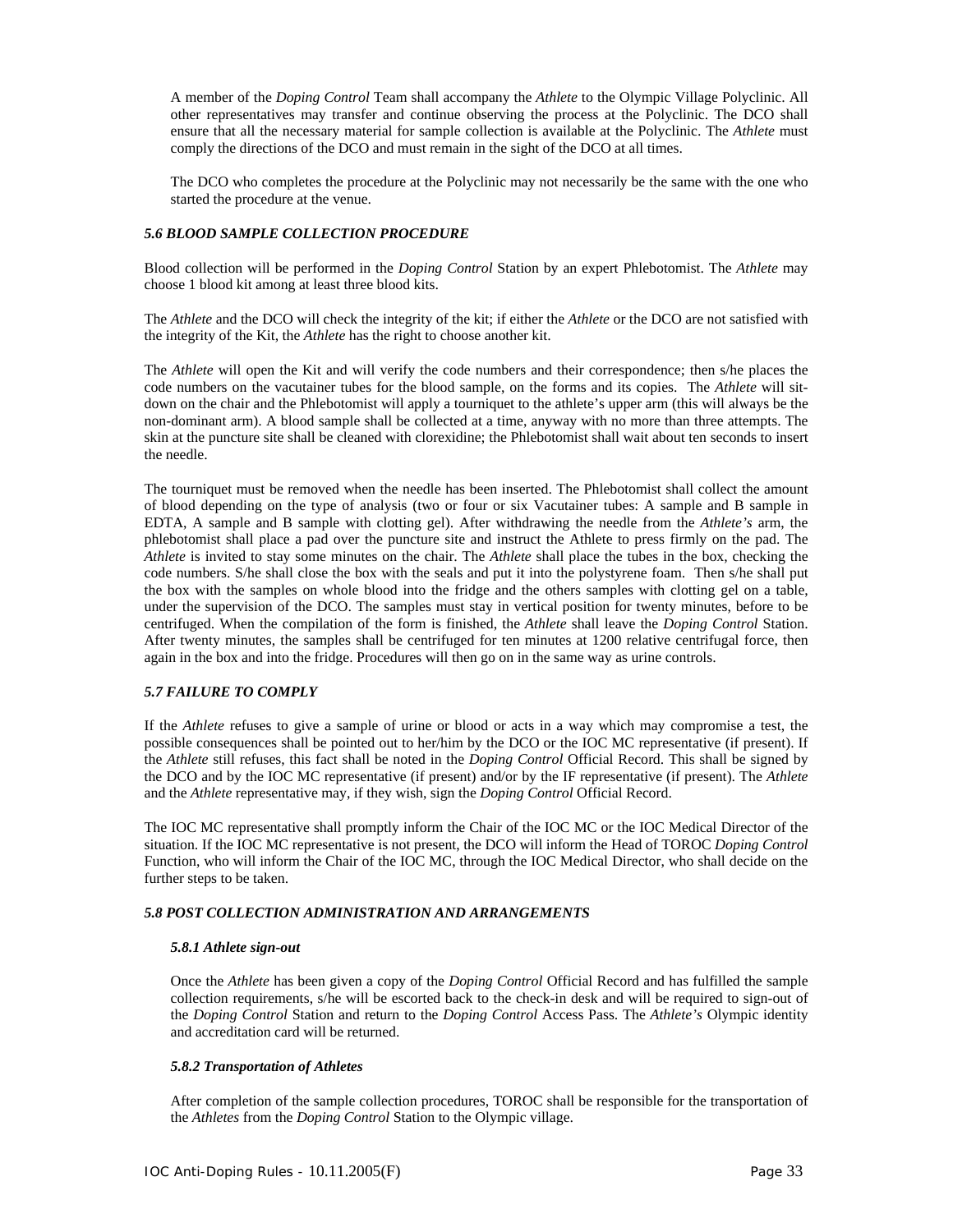The relevant NOC will be responsible for the transport of any *Athlete* not staying in the Olympic village.

#### *5.8.3 Sample and Forms security*

Once the sample (urine or blood) has been sealed, it will normally be secured in a lockable fridge in the *Doping Control* Station.

Sealed blood samples will be stored in the fridge.

The completed forms shall also be kept in a secure manner.

#### *5.8.4 Sample session documentation*

At the end of the *Doping Control* Session, the DCO will complete a transportation form, outlining the Bereg Kit code numbers, the analytical instructions, the total number of sample kits, and the coded security seal for the Security Transport Bag. The Laboratory copies of the *Doping Control* Official Records will be placed in an envelope which will be placed with the Bereg Kits in the Security Transport Bag. The DCO will seal the Security Transport Bag to be sent to the Laboratory. This Security Transport Bag will not contain any details identifying the *Athlete*.

The DCO will fax a copy of the transportation form to both the Laboratory and the *Doping Control* Coordination Centre.

The DCO will record the code numbers of the *Doping Control* Official Records on the outside of the envelopes and then place the original and a copy of the Official Records and the annexed *Doping Control* Notifications in the envelopes.

The envelopes for the Chair of the IOC MC, and ultimately WADA, will be given to the IOC Medical Director who will securely store the IOC envelopes and will give the WADA envelopes to the nominated WADA representative.

Any additional paperwork will be provided to the Chair of the IOC MC.

### *5.9 TRANSPORT AND RECEIPT OF THE SAMPLES*

Samples will be transported to the Laboratory at the completion of the *Doping Control* Session.

The DCO shall complete the *Doping Control* Transport Form and will transport the Security Transport Bag to the Laboratory. The Transportation form will be countersigned by the Head of Laboratory or staff member designated by him, upon delivery of the consignment.

The Head of Laboratory, or staff member designated by him, shall unseal and open the Security Transport Bag. The Head of Laboratory, or staff member designated by him, shall record any irregularity in the seal of the Security Transport Bag and inform TOROC. If there is no evidence of any irregularity with the sample bottle seals within the Security Transport Bag, then the analysis of the samples shall go ahead.

The Laboratory shall inform TOROC of the safe receipt of the samples by faxing the *Doping Control* Transport Form to the *Doping Control* Coordination Centre.

### *5.10 SAMPLE ANALYSIS*

The analysis of each A sample shall be performed as soon as possible after its arrival at the laboratory.

The B sample shall be kept sealed at the Laboratory and be opened only with the authorisation of the Chair of the IOC MC. The analysis of a sample shall be carried out in accordance with the International Standard for Laboratories.

In addition to the Head of the Laboratory and the Laboratory staff and contractors, only the following persons shall be admitted to the Laboratory during sample analysis:

- authorised members of the IOC MC
- persons with special authorisation from the IOC MC